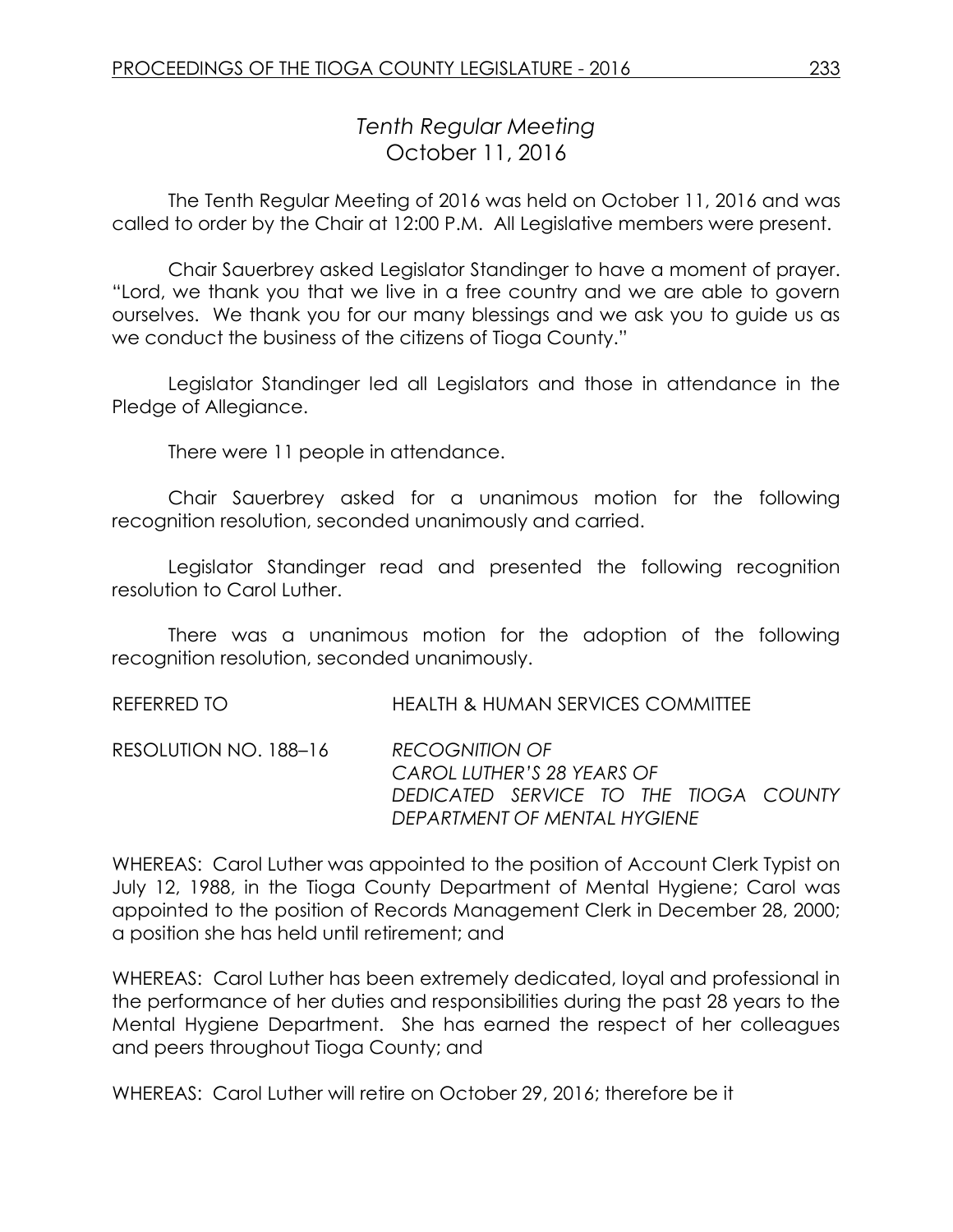RESOLVED: That the Tioga County Legislature, on its own behalf, as well as on behalf of the citizens of Tioga County, express sincere gratitude to Carol Luther for her over 28 years of dedicated and loyal service to the residents of Tioga County; and be it further

RESOLVED: That this resolution be spread upon the minutes of this meeting and a certified copy be presented to this outstanding employee, Carol Luther.

# ROLL CALL VOTE Unanimously Yes – Legislators Standinger, Sullivan, Weston, Hollenbeck, Huttleston, Monell, Mullen, Sauerbrey and Roberts.

No – None.

Absent – None.

# RESOLUTION ADOPTED UNANIMOUSLY.

Chris Korba, Director of Administrative Services for Mental Hygiene, spoke. "Someone else was supposed to have a speech prepared so this on the spot. I just want to recognize Carol as an outstanding employee. She is extremely dedicated, very very loyal. She goes above and beyond. We can ask her to do any job function and she does it without complaint. She works in the Records Department, but she is asked to cover the front desk, she will be asked to go to Waverly and help cover for sick employees. She just jumps right in and without complaint just picks up the workload and just goes. She is going to be greatly missed because all our employees do not have that same dedication that she does and she just goes above and beyond, something that will be sorely missed for our Department. She is a very valuable asset. Thank you Carol."

Legislator Standinger read and presented the following Proclamation on Healthy and Safe Fall Season in Tioga County to Lisa McCafferty, Public Health Director.

# County of Tioga EXECUTIVE PROCLAMATION

WHEREAS: The health and safety of our citizens is of primary concern for the County of Tioga; and

WHEREAS: Tioga County embodies all that the Fall season has to offer; and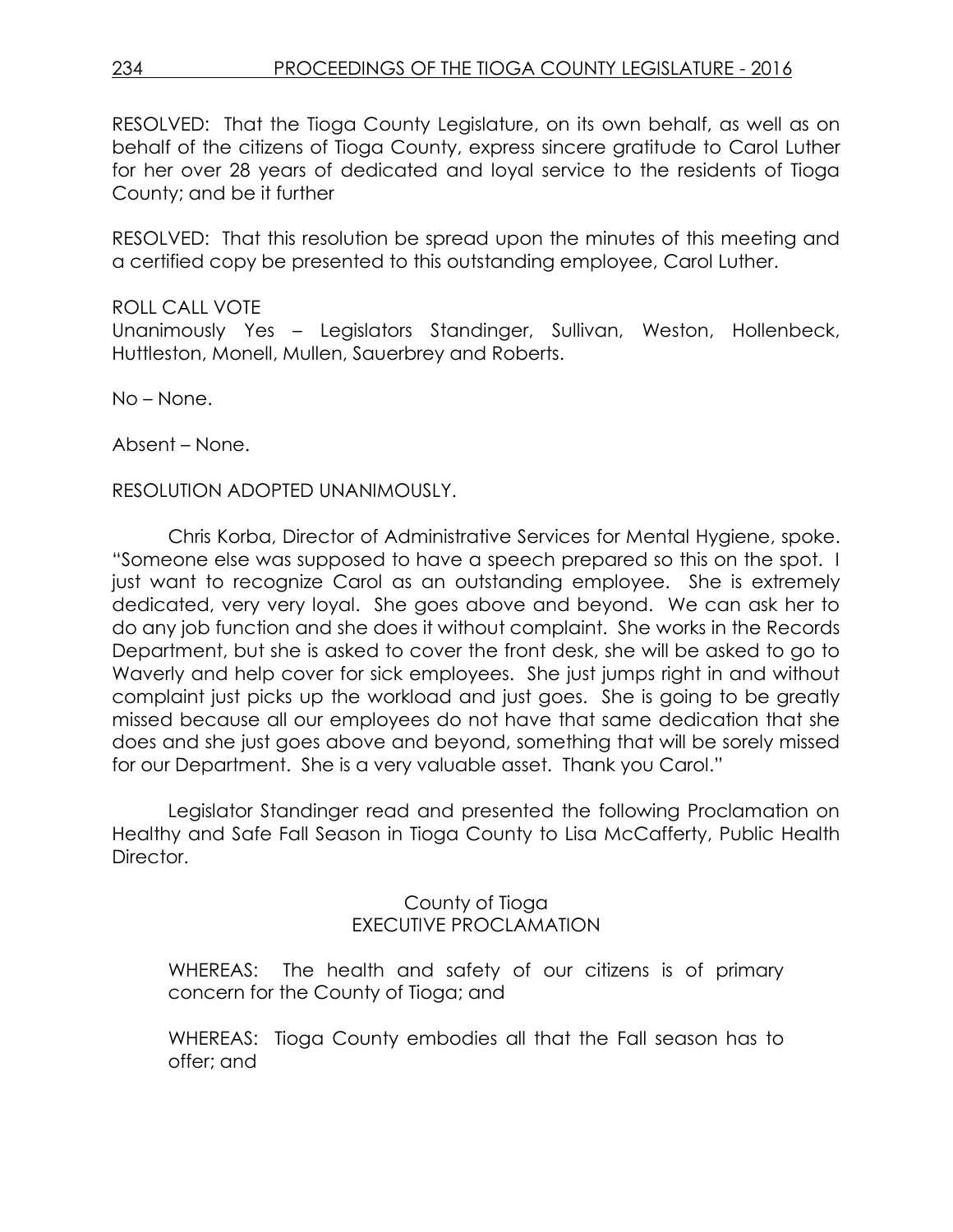WHEREAS: The Fall bounty of pumpkins, carrots, cabbage, apples and more boast healthy nutrients and are grown here and sold at local produce markets. Supporting sustainable family farms and local agriculture benefits the local economy; and

WHEREAS: The health of our citizens can be further enriched by the benefits of walking Tioga County walkways and trails to enjoy the Fall colors found surrounding the area; and

WHEREAS: Pedestrians, and especially hunters, are to wear bright orange vests during the shortening days and opening of hunting season to prevent injury; therefore be it resolved that

THE TIOGA COUNTY LEGISLATURE, County of Tioga, does hereby proclaim the month of October, 2016 as the start of a

HEALTHY AND SAFE FALL SEASON IN TIOGA COUNTY

and encourages all residents to visit local produce markets for healthy Fall produce and to safely enjoy the Fall season on Tioga County walkways and trails.

Legislator Standinger spoke. "I will say this about Tioga County it is a beautiful place to live and we are very fortunate that we live here. It is so beautiful that this young lady here Lisa has moved to Tioga County from Florida. That is certainly an improvement for her. We should be aware of the beauty we have around us."

Lisa McCafferty, Public Health Director, spoke. "Thank you everyone. We appreciate this and I think the Proclamation sums it up, just enjoy the fall weather, enjoy the County and what it has to offer for everyone."

There was no privilege of the floor.

Legislator Sullivan made a motion to approve the minutes of September 13, 2016, seconded by Legislator Mullen, and carried.

Chair Sauerbrey made the following appointment to the MEGA Board:

Ellen Pratt – 10/12/16 to 11/12/17

Chair Sauerbrey stated that all Legislative Committees met this month and the minutes are or will be on file with the Clerk of the Legislature.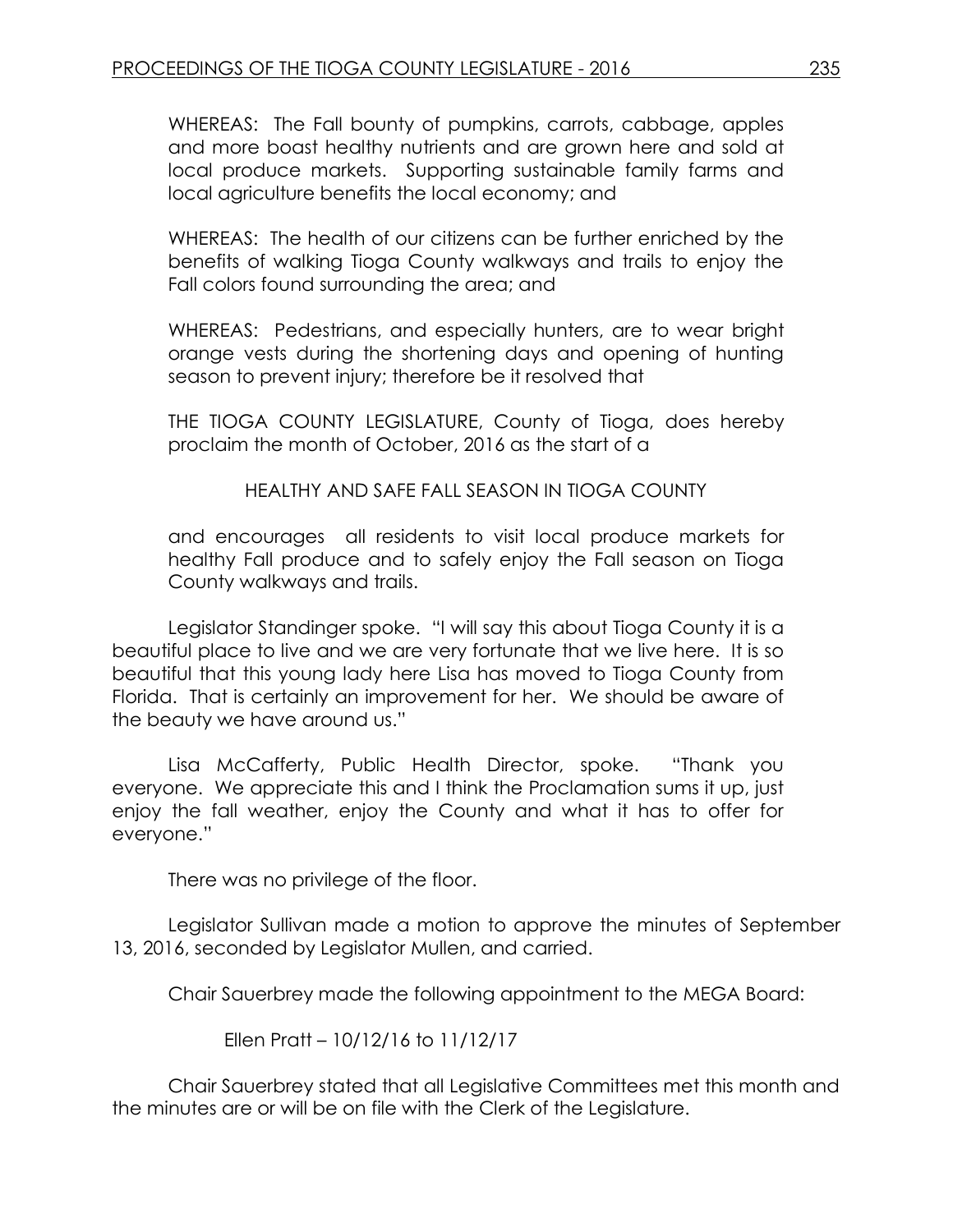Legislator Monell moved for the adoption of the following resolution, seconded by Legislator Hollenbeck.

REFERRED TO: FINANCE/LEGAL COMMITTEE

RESOLUTION NO. 189–16 *SET PUBLIC HEARING*

*2017 BUDGET*

RESOLVED: That the public hearing on the tentative Tioga County Budget for 2017 be held at 6:00 P.M., Wednesday, November 16, 2016 in the Edward D. Hubbard Auditorium of the County Office Building, 56 Main Street, Owego, New York 13827.

ROLL CALL VOTE

Yes – Legislators Standinger, Sullivan, Weston, Hollenbeck, Huttleston, Monell, Mullen, Sauerbrey and Roberts.

No – None.

Absent – None.

RESOLUTION ADOPTED.

Legislator Weston moved for the adoption of the following resolution, seconded by Legislator Hollenbeck.

REFERRED TO: ED&P COMMITTEE FINANCE COMMITTEE

RESOLUTION NO. 190–16 *AUTHORIZE TRANSFER OF FUNDS FOR PURCHASE OF CHAIRS FOR THE ECONOMIC DEVELOPMENT & PLANNING CONFERENCE ROOM*

WHEREAS: The Economic Development & Planning Conference Room has limited chairs for guest seating; and

WHEREAS: The Economic Development and Planning expense account has been previously established for the purchase of chairs; therefore be it

RESOLVED: That the Director of Economic Development & Planning be authorized to purchase the guest chairs for the Economic Development and Planning Conference Room and that the following sums be transferred for this purchase: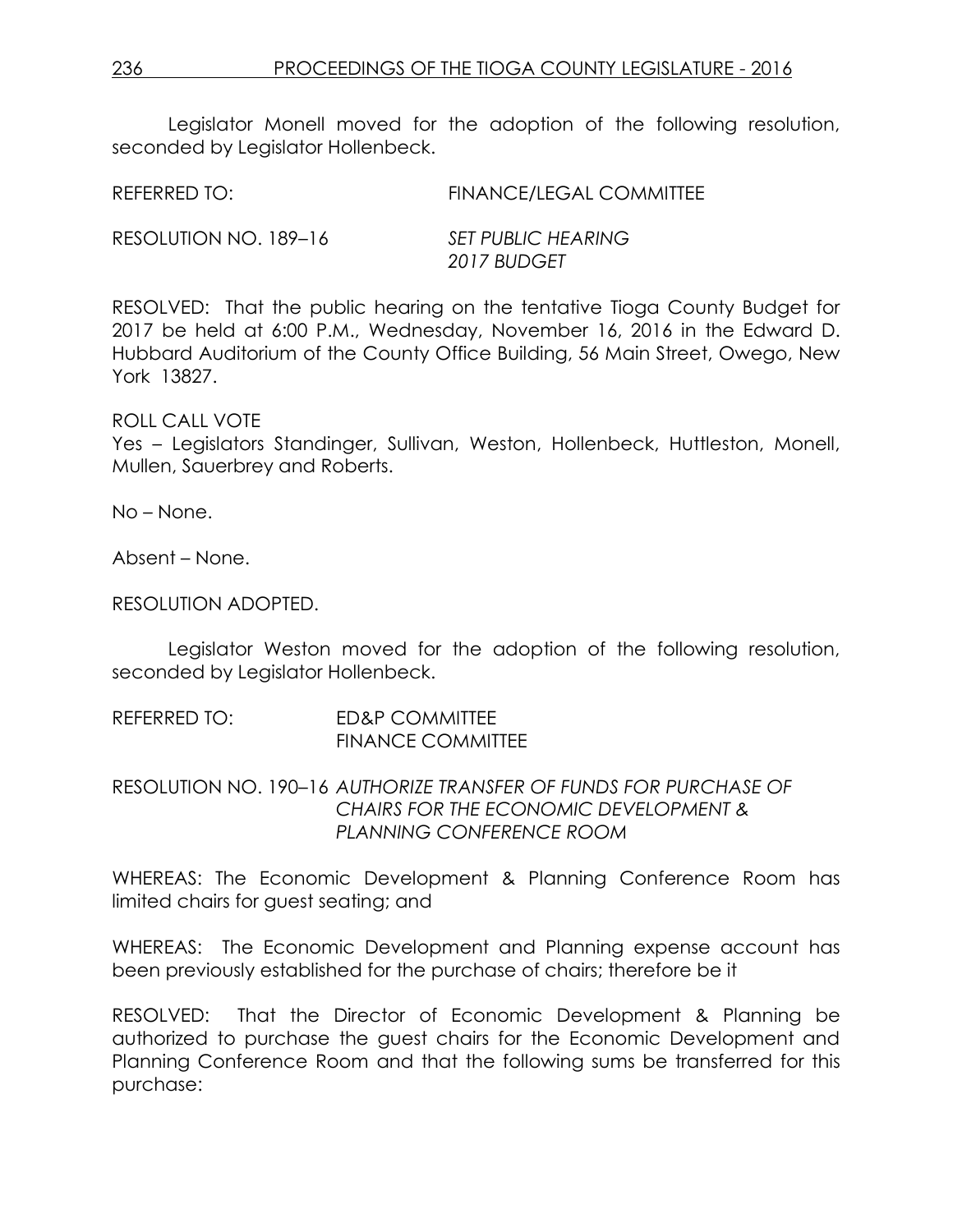From: ED&P Account A6422 - 540420 \$250.00

To: ED&P Account A6422 - 520070 \$250.00

ROLL CALL VOTE

Yes – Legislators Standinger, Sullivan, Weston, Hollenbeck, Huttleston, Monell, Mullen, Sauerbrey and Roberts.

No – None.

Absent – None.

RESOLUTION ADOPTED.

Legislator Monell moved for the adoption of the following resolution, seconded by Legislator Hollenbeck.

REFERRED TO: FINANCE/LEGAL COMMITTEE

RESOLUTION NO. 191–16 *TRANSFER OF FUNDS*

*DISTRICT ATTORNEY*

WHEREAS: The District Attorney's Office has a need for a safe for trial evidence and confidential documents; and

WHEREAS: The District Attorney's budget does not have sufficient funds in their office equipment account; therefore be it

RESOLVED: That the District Attorney be authorized to purchase a safe for trial evidence and confidential documents at a cost not to exceed \$735.00 and that following sums be transferred from within the District Attorney's budget to cover the costs of the safe:

From: A1165 540140 Contracting Services \$734.95

To: A1165 520200 Office Equipment \$734.95

ROLL CALL VOTE

Yes – Legislators Standinger, Sullivan, Weston, Hollenbeck, Huttleston, Monell, Mullen, Sauerbrey and Roberts.

No – None.

Absent – None.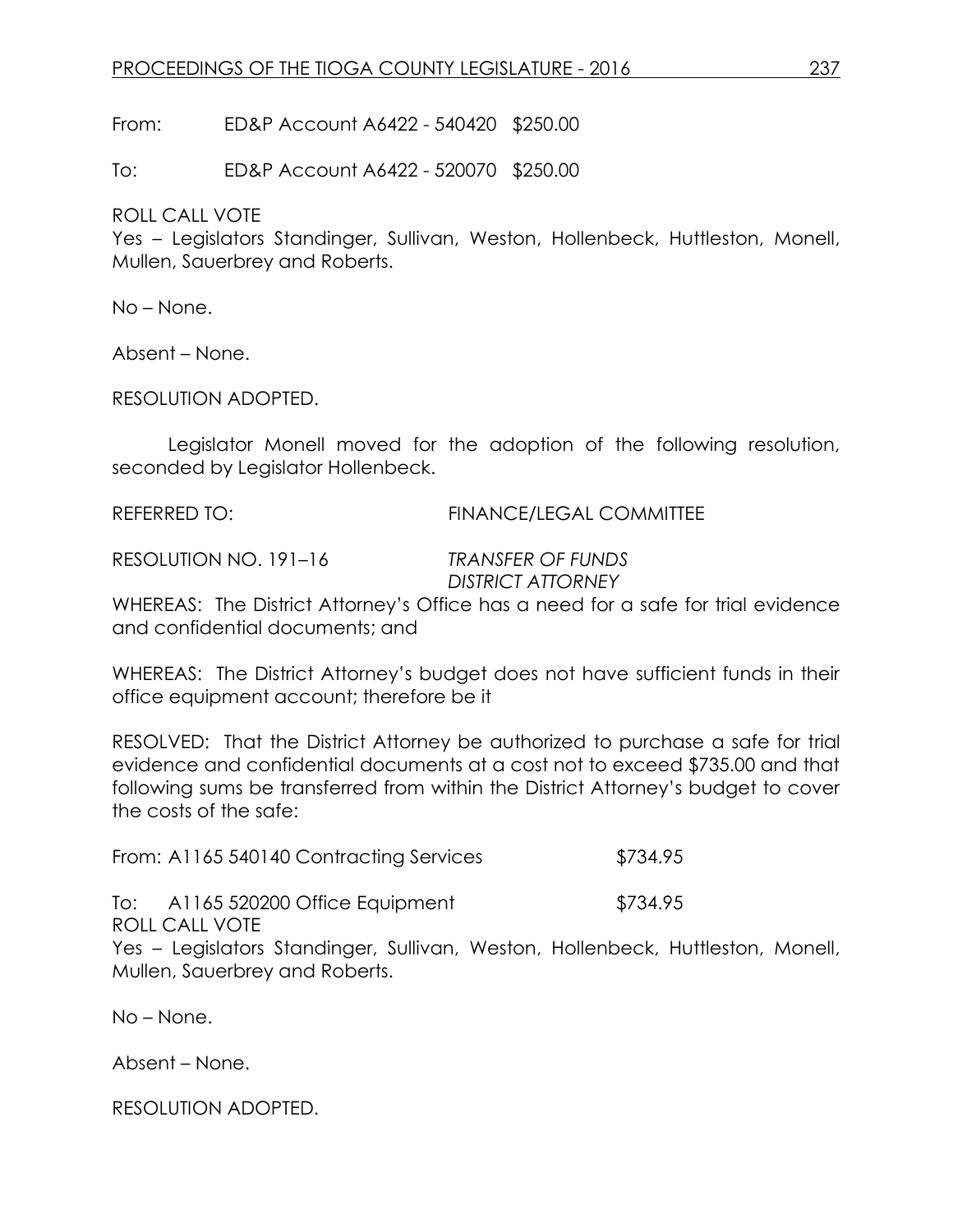Legislator Weston moved for the adoption of the following resolution, seconded by Legislator Monell.

| REFERRED TO:          | TREASURER'S<br><b>FINANCE</b>                                          |
|-----------------------|------------------------------------------------------------------------|
| RESOLUTION NO. 192-16 | <b>BUDGET TRANSFER IN LIABILITY</b><br><b>FUND FOR FLOOD INSURANCE</b> |

WHEREAS: The Treasurer's Department received invoices for Flood Insurance renewals for 2 buildings and there are insufficient funds to cover these costs, and

WHEREAS: The County's 7 Annual Flood Insurance policies have increased by over 19% from the prior year premiums, and

WHEREAS: The Unallocated Insurance Account CI 1910 540270 has limited unexpended funds of \$861.96 from the 2016 budget and is unable to process the current invoices, and

WHEREAS: The funding is available in the Insurance Judgement and Claims account CI 1930 540270; and

WHEREAS: The Renewal Premiums are due and payable when billed and such policies will expire on 10/30/16; therefore be it

RESOLVED: That the Tioga County Legislature authorizes the following transfer:

|     | FROM: CI 1930 540270 | Judgements and Claims | \$28,000.00 |
|-----|----------------------|-----------------------|-------------|
| TO: | CI 1910 540270       | Unallocated Insurance | \$28,000.00 |

ROLL CALL VOTE

Yes – Legislators Standinger, Sullivan, Weston, Hollenbeck, Huttleston, Monell, Mullen, Sauerbrey and Roberts.

No – None.

Absent – None.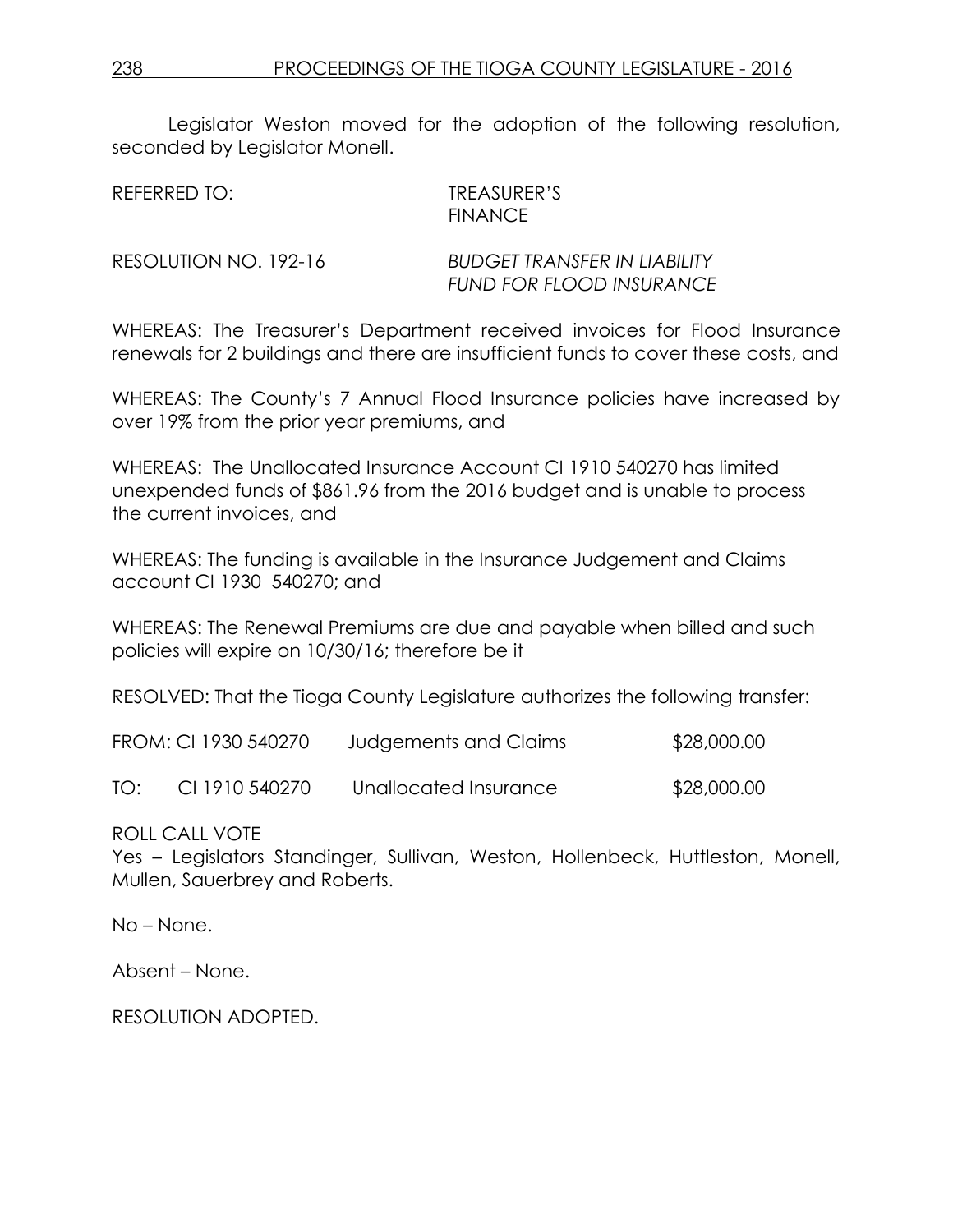Legislator Monell moved for the adoption of the following resolution, seconded by Legislator Hollenbeck.

| <b>REFERRED TO:</b> | <b>FINANCE/LEGAL COMMITTEE</b> |
|---------------------|--------------------------------|
|                     |                                |

RESOLUTION NO. 193-16 *AUTHORIZE DRAW-DOWN FOR FINANCIAL MANAGEMENT ACCOUNTING SYSTEM (FMAS)*

WHEREAS: Tioga County established a Financial Management Accounting System (FMAS) Capital Reserve Account; and

WHEREAS: Tioga County is incurring expenses from Tyler Technologies, Inc. for Support and Update Licensing Services, Unlimited Client access maintenance, and System Management Services Support; therefore be it

RESOLVED: That the Tioga County Legislature authorizes the Chief Accountant/Budget Officer and Tioga County's Project Manager to transfer funds out of the Financial Management Accounting System (FMAS) Capital Reserve Account H387808 into the dedicated FMAS Capital Account H1325 520095 for 2016 in the amount of \$65,765.00 as a drawdown to fund the following:

| Support and Update Licensing        | \$50,936.63 |
|-------------------------------------|-------------|
| Unlimited Client Access Maintenance | \$2,700.00  |
| System Management Services Support  | \$12,127.50 |
| 2016 Drawdown                       | \$65,765.00 |

## ROLL CALL VOTE

Yes – Legislators Standinger, Sullivan, Weston, Hollenbeck, Huttleston, Monell, Mullen, Sauerbrey and Roberts.

No – None.

Absent – None.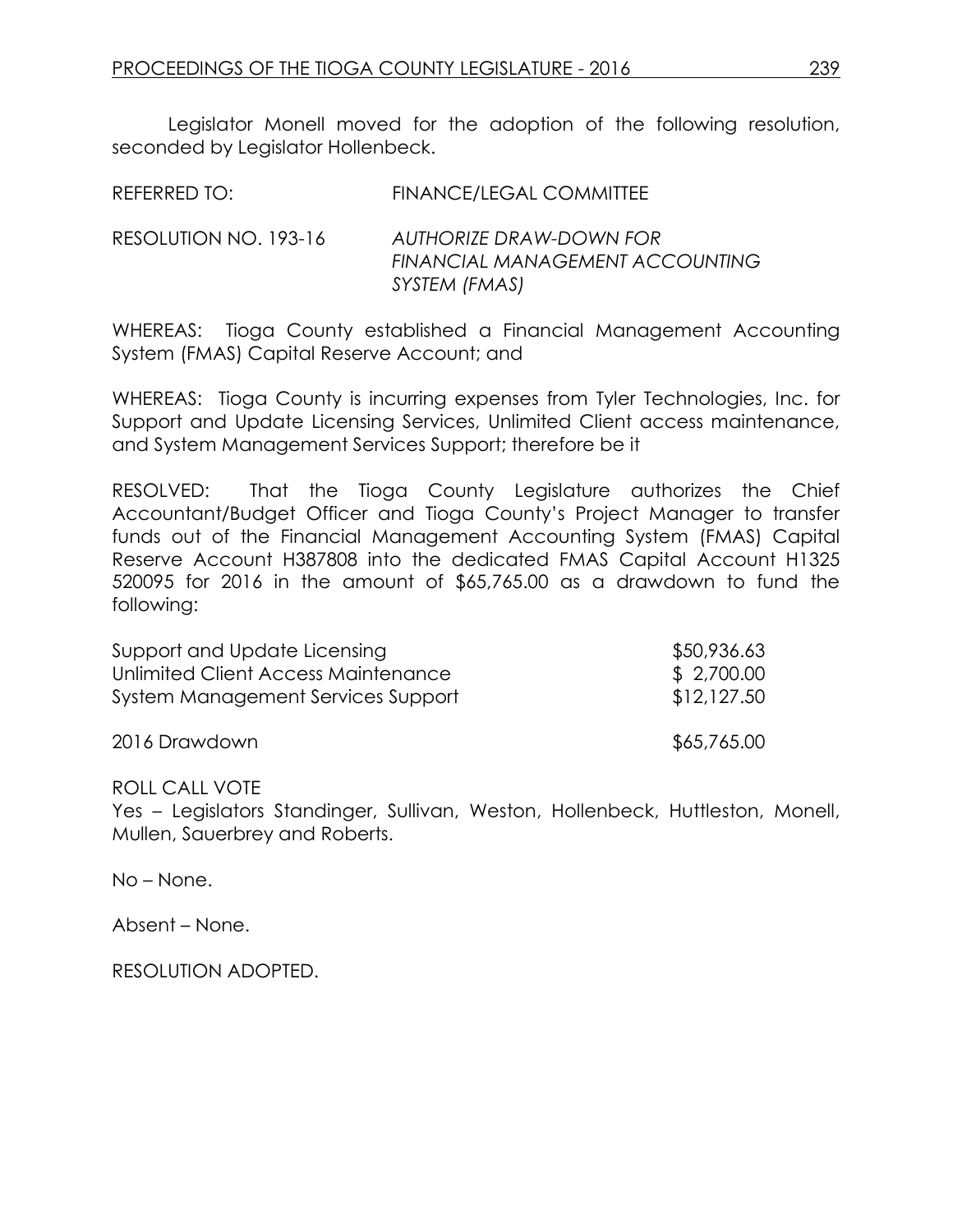Legislator Monell moved for the adoption of the following resolution, seconded by Leaislator Sullivan.

## REFERRED TO: ADMINISTRATIVE SERVICES COMMITTEE

## RESOLUTION NO. 194-16 *AUTHORIZE 2017 TAX MAP MAINTENANCE CONTRACT*

RESOLVED: That the Chair of the Tioga County Legislature hereby is authorized to enter into a Tioga County tax map maintenance contract with MRB Group, for the calendar year 2017 for an annual charge of \$32,000. Payable monthly, which contract will provide for straight transfers, transfer splits, filed maps and surveys, revision forms, tax map revisions, inquiries, contract revision and fee, all subject to the approval of the County Attorney.

## ROLL CALL VOTE

Yes – Legislators Standinger, Sullivan, Weston, Hollenbeck, Huttleston, Monell, Mullen, Sauerbrey and Roberts.

No – None.

Absent – None.

RESOLUTION ADOPTED.

Legislator Roberts moved for the adoption of the following resolution, seconded by Legislator Sullivan.

REFERRED TO: PUBLIC WORKS

RESOLUTION NO. 195-16 *AWARD HHS STANDBY GENERATOR*

*INSTALLATION TO DIEKOW ELECTRIC*

WHEREAS: Tioga County has budgeted for a standby generator for the HHS building; and

WHEREAS: The Commissioner of Public Works received sealed bids on August 30, 2016 and the bids came in as follows:

| Diekow Electric          | \$88,800.00  |
|--------------------------|--------------|
| Nelcorp Electric         | \$99,600.00  |
| <b>Blanding Electric</b> | \$110,850.00 |

And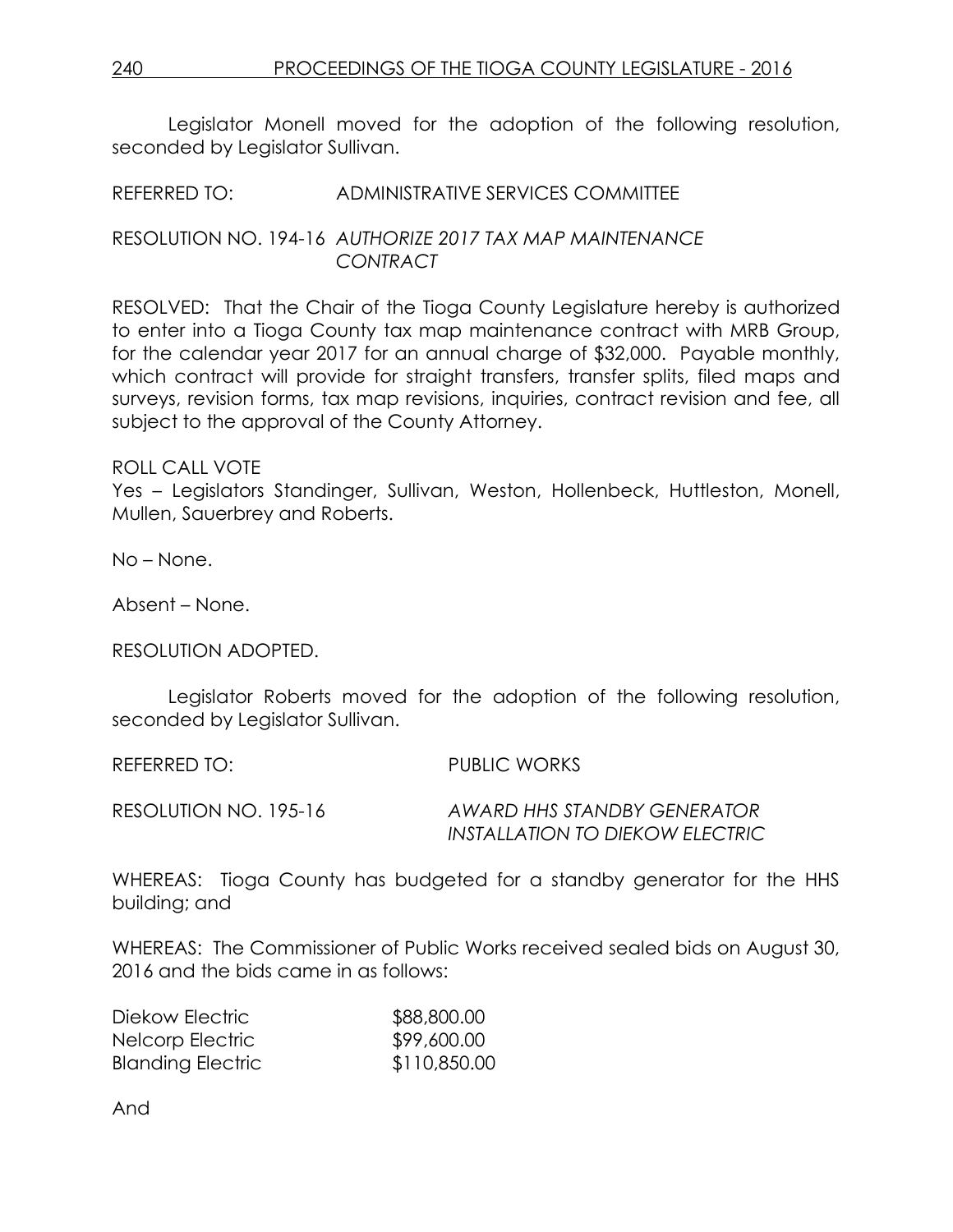WHEREAS: The Deputy Commissioner of Public Works has completed the review of the bids and finds the low bidder Diekow Electric, Marathon, NY meets all of the qualifications of the bid specifications; therefore be it

RESOLVED: That the Tioga County Legislature authorizes installation of the standby generator to the lowest bidder Diekow Electric, 375 US Highway 11, Suite 1, Marathon, NY 13803 not to exceed \$88,800.00 to be paid out of H1621 520923 HHS Standby Generator.

## ROLL CALL VOTE

Yes – Legislators Standinger, Sullivan, Weston, Hollenbeck, Huttleston, Monell, Mullen, Sauerbrey and Roberts.

No – None.

Absent – None.

RESOLUTION ADOPTED.

Legislator Roberts moved for the adoption of the following resolution, seconded by Legislator Sullivan.

REFERRED TO: PUBLIC WORKS

RESOLUTION NO. 196-16 *TRANSFER FUNDS FOR THE HHS STANDBY GENERATOR INSTALLATION*

WHEREAS: Tioga County has budgeted for a standby generator for the HHS building; and

WHEREAS: The Commissioner of Public Works received sealed bids on August 30, 2016 for the installation of the generator which came in higher than anticipated; and

WHEREAS: The Carry Forward Capital Funds need to be transferred to the correct capital account and:

WHEREAS: The HHS Standby generator is a critical project; therefore be it

RESOLVED: That the Tioga County Legislature authorize the following transfer of funds: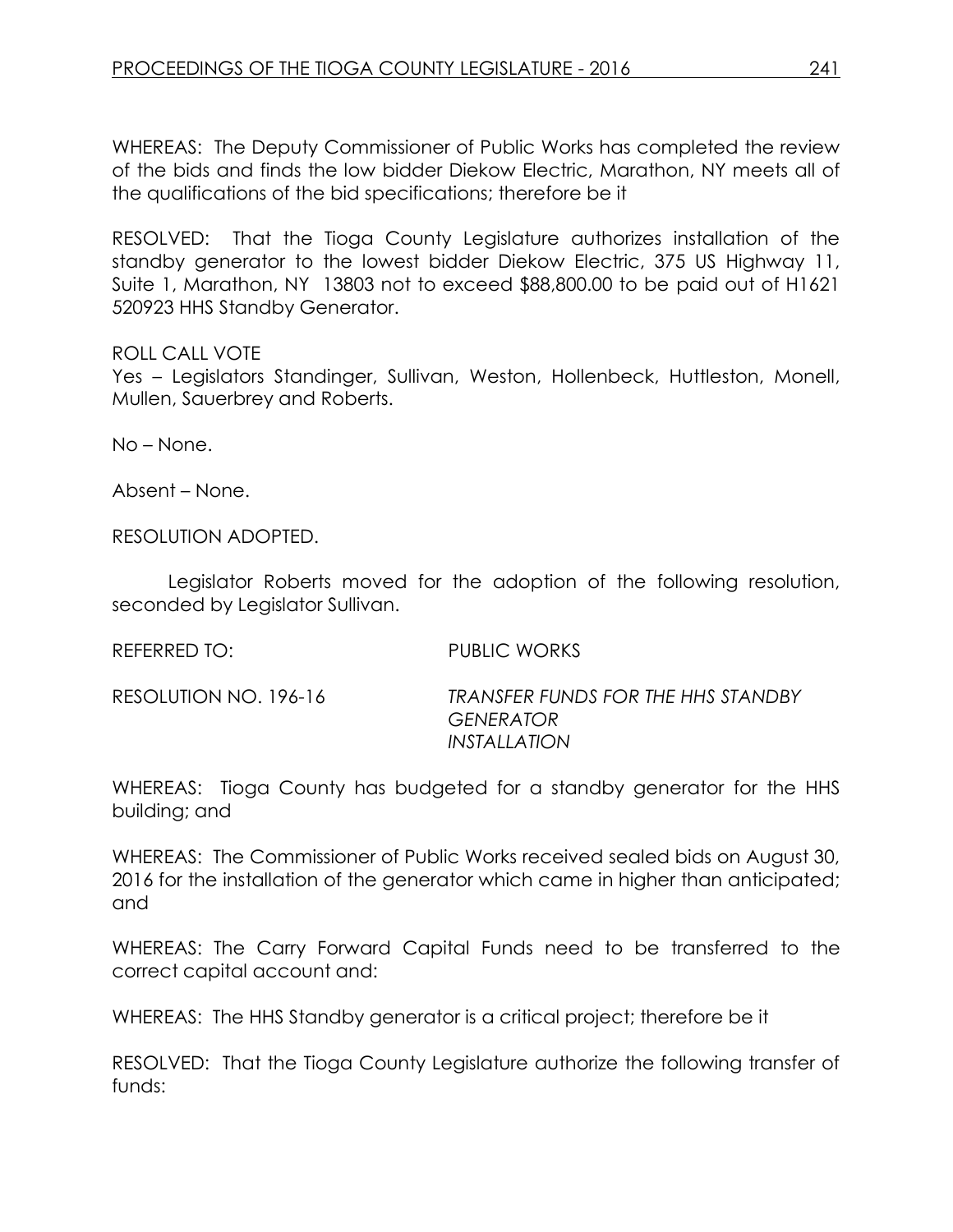| 242   | PROCEEDINGS OF THE TIOGA COUNTY LEGISLATURE - 2016  |                           |  |
|-------|-----------------------------------------------------|---------------------------|--|
|       |                                                     |                           |  |
| FROM: | Road Machinery 1 Ton Truck H5130 521909 \$30,000.00 |                           |  |
| TO:   | <b>HHS Standby Generator</b>                        | H1621 520923 \$30,000.00  |  |
| FROM: | <b>Standby Generator</b>                            | H1620 520923 \$150,000.00 |  |
| TO:   | <b>HHS Standby Generator</b>                        | H1621 520923 \$150,000.00 |  |
|       |                                                     |                           |  |

ROLL CALL VOTE

Yes – Legislators Standinger, Sullivan, Weston, Hollenbeck, Huttleston, Monell, Mullen, Sauerbrey and Roberts.

No – None.

Absent – None.

RESOLUTION ADOPTED.

Legislator Roberts moved for the adoption of the following resolution, seconded by Legislator Sullivan.

REFERRED TO: PUBLIC WORKS

RESOLUTION NO. 197-16 *AWARD CONTRACT TO LABELLA ASSOCIATES FOR INSPECTION SERVICES OF THE HHS GENERATOR INSTALLATION*

WHEREAS: Tioga County has budgeted for a standby generator for the HHS building; and

WHEREAS: Labella Associates did the design phase for this project; and

WHEREAS: The Commissioner of Public Works received a proposal for the inspection services for the HHS standby generator project; therefore be it

RESOLVED: That the Tioga County Legislature award the inspection services contract to Labella Associates, Rochester, NY 14614 in the amount of \$13,975 to be paid out of the HHS Contracting Services line item A1621.540140.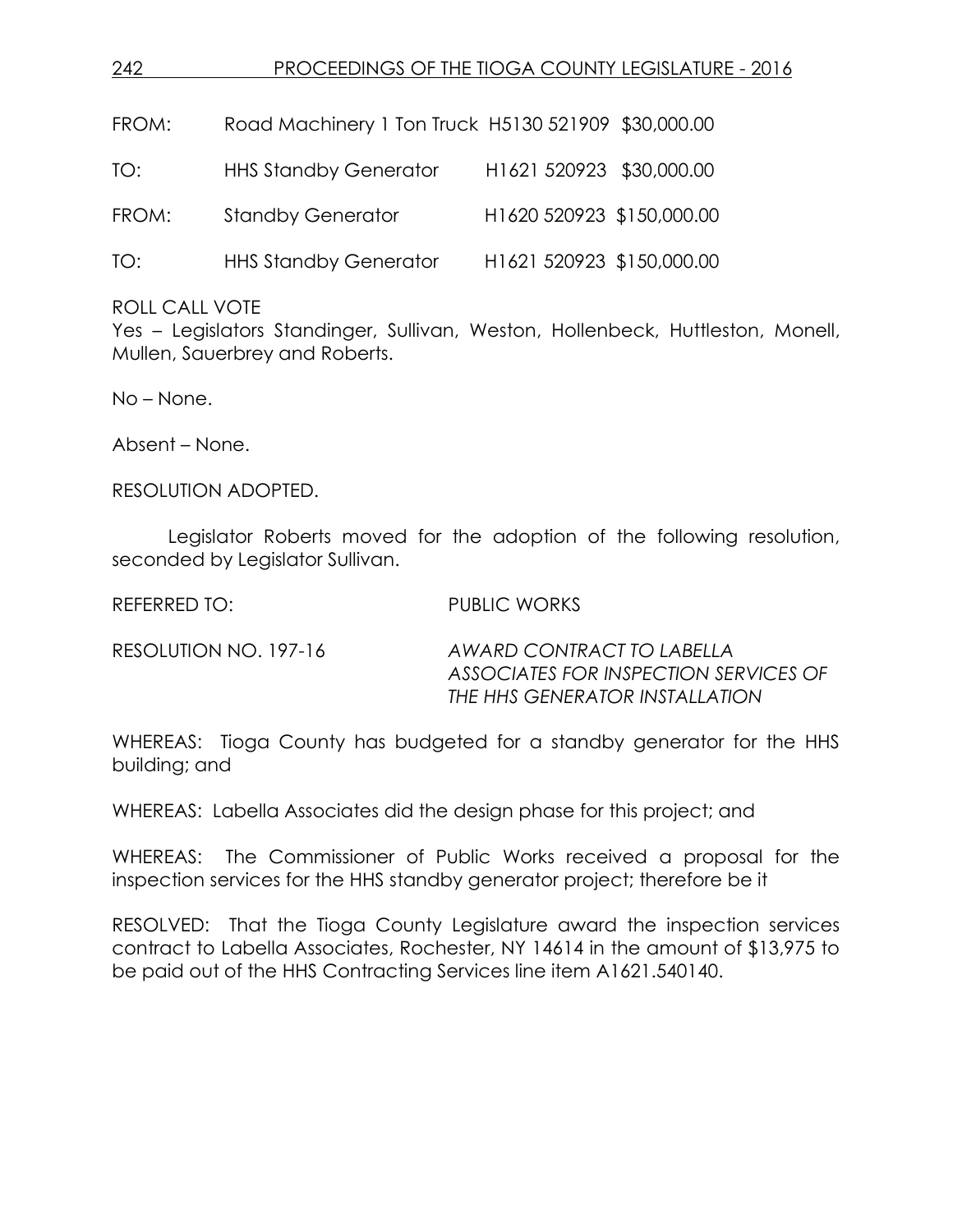ROLL CALL VOTE

Yes – Legislators Standinger, Sullivan, Weston, Hollenbeck, Huttleston, Monell, Mullen, Sauerbrey and Roberts.

No – None.

Absent – None.

RESOLUTION ADOPTED.

Legislator Roberts moved for the adoption of the following resolution, seconded by Legislator Sullivan.

REFERRED TO: PUBLIC WORKS

RESOLUTION NO. 198-16 *APPROVE CHANGE ORDER FOR CODDINGTON ROAD BRIDGE*

WHEREAS: The construction of Coddington Road Bridge was awarded on resolution 194-15 to Economy Paving; and

WHEREAS: A change order was submitted due to additional work that was unforeseen during design; therefore be it

RESOLVED: That the Tioga County Legislature authorize additional funds be appropriated for this change order not to exceed \$62,000 to be paid out of the Coddington Road Bridge Account H5110.540002.H1408.

ROLL CALL VOTE

Yes – Legislators Standinger, Sullivan, Weston, Hollenbeck, Huttleston, Monell, Mullen, Sauerbrey and Roberts.

No – None.

Absent – None.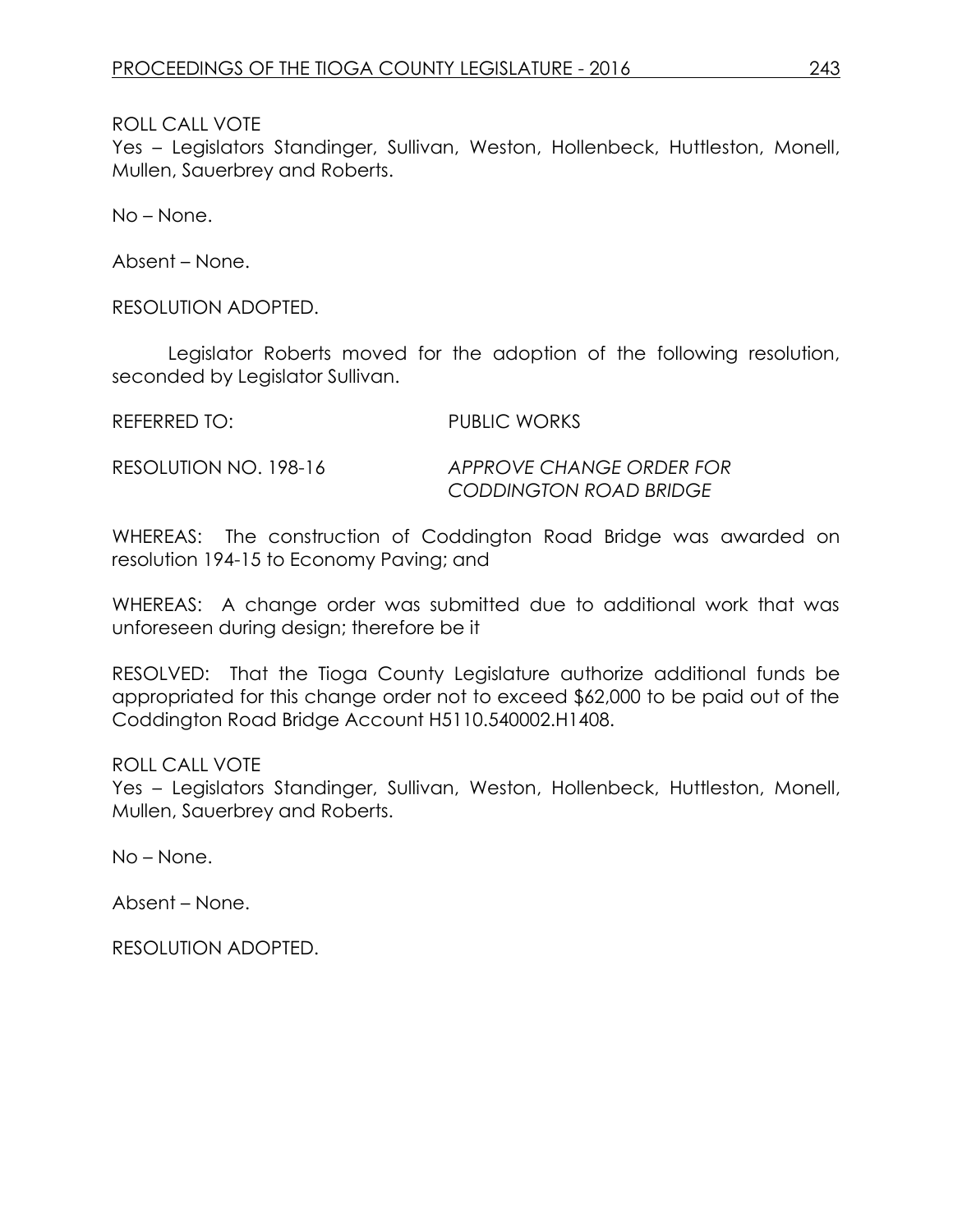Legislator Standinger moved for the adoption of the following resolution, seconded by Legislator Sullivan.

| REFERRED TO:          | HEALTH & HUMAN SERVICES COMMITTEE                                            |
|-----------------------|------------------------------------------------------------------------------|
| RESOLUTION NO. 199-16 | AWARD CONTRACT FOR SUBSTANCE ABUSE<br><b>PREVENTION PROGRAM TIOGA COUNTY</b> |

WHEREAS: Proposals have been received for the provision a of substance abuse prevention program in Tioga County; and

WHEREAS: The proposals were received by September 16, 2016 and reviewed by the Award/Review Committee, and the proposals were received as follows:

Council on Alcohol and Substance Abuse of Livingston County, d.b.a. **Trinity** Family Counseling Services of Cortland County, Inc. Our Lady of Lourdes Memorial Hospital, Inc.

and

WHEREAS: Trinity has been determined to be the agency that will best meet the needs and interests of Tioga County and whose proposal complied with all requirements; and

WHEREAS: The Director of Community Services is in agreement with this determination for the provision of substance abuse prevention services to Tioga County's youth; therefore be it

RESOLVED: That the Tioga County Legislature authorize the Department of Mental Hygiene to enter into a contract with Council on Alcohol and Substance Abuse of Livingston County, d.b.a., Trinity for the provision of Substance Abuse Prevention services.

# ROLL CALL VOTE

Yes – Legislators Standinger, Sullivan, Weston, Hollenbeck, Huttleston, Monell, Mullen, Sauerbrey and Roberts.

No – None.

Absent – None.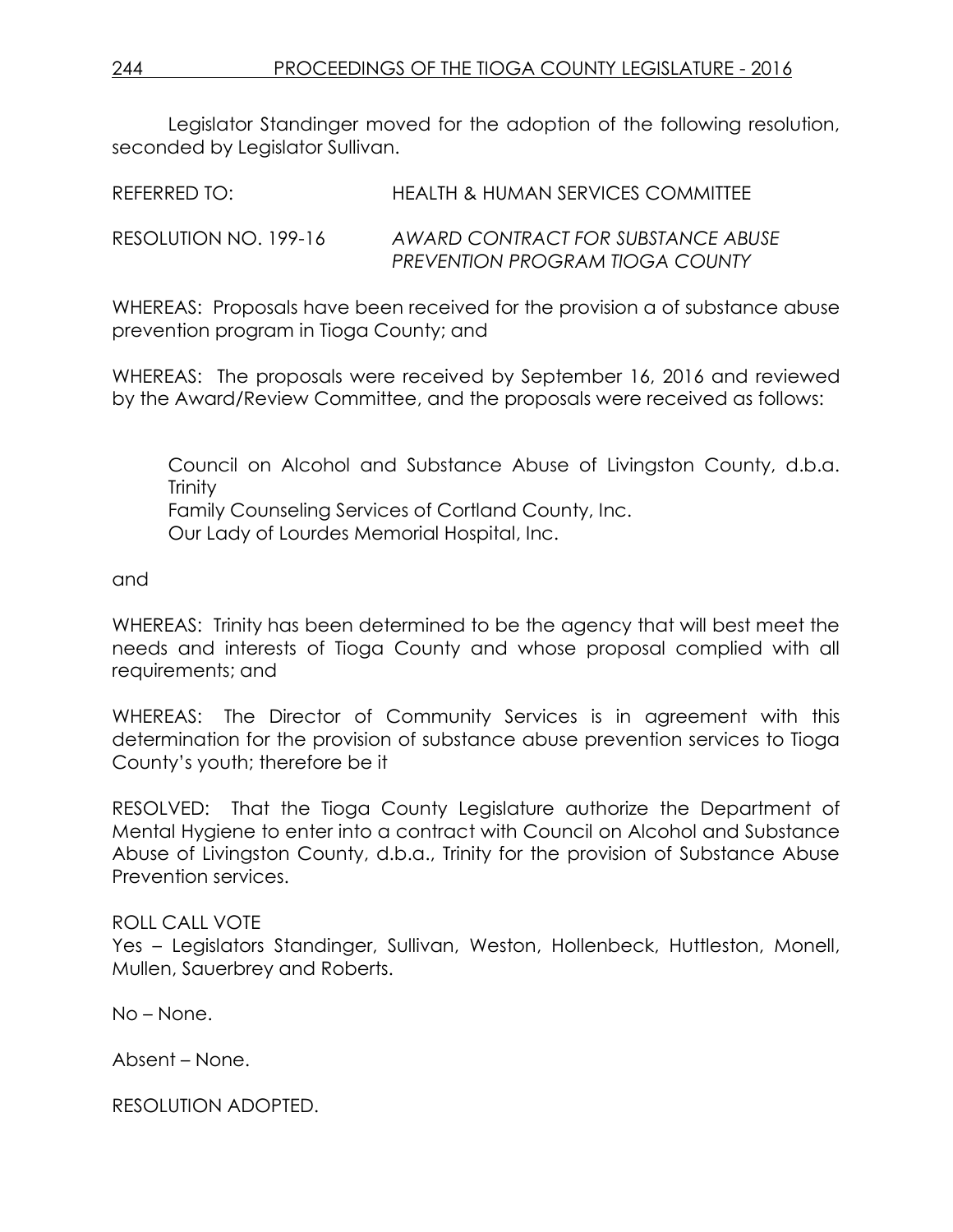Legislator Mullen moved for the adoption of the following resolution, seconded by Legislator Hollenbeck.

REFERRED TO: PUBLIC SAFETY

RESOLUTION NO. 200-16 *AUTHORIZE EXECUTION OF EASEMENT BETWEEN TIOGA COUNTY AND NICHOLAS CALDERONE*

WHEREAS: The Tioga County Fire Bureau has received a Statewide Interoperable Communications Grant, Project No. SI12-1024-D00; and

WHEREAS: As part of the improvement to the Candor Communications Tower Site it is necessary to obtain an easement for access to the site across properties owned by Nicholas Calderone in the Town of Candor, Tioga County; and

WHEREAS: Nicholas Calderone has agreed to provide said easement to Tioga County for the sum of \$1.00 consideration; now therefore be it

RESOLVED: That the Chair of the Tioga County Legislature is hereby authorized and directed to execute any and all documents, approved as to form by the County Attorney, to acquire from Nicholas Calderone an easement for access to the Candor Tower site across his property located in the Town of Candor, Tioga County, for \$1.00 consideration.

## ROLL CALL VOTE

Yes – Legislators Standinger, Sullivan, Weston, Hollenbeck, Huttleston, Monell, Mullen, Sauerbrey and Roberts.

No – None.

Absent – None.

RESOLUTION ADOPTED.

Legislator Mullen moved for the adoption of the following resolution, seconded by Legislator Standinger.

REFERRED TO: PUBLIC SAFETY

*COUNTY AND RICHARD AND*

| RESOLUTION NO. 201-16 | AUTHORIZE EXECUTION OF |
|-----------------------|------------------------|
|                       | EASEMENT BETWEEN TIOGA |
|                       | COUNTY AND RICHARD AN  |
|                       | <b>HOPE VANSCOY</b>    |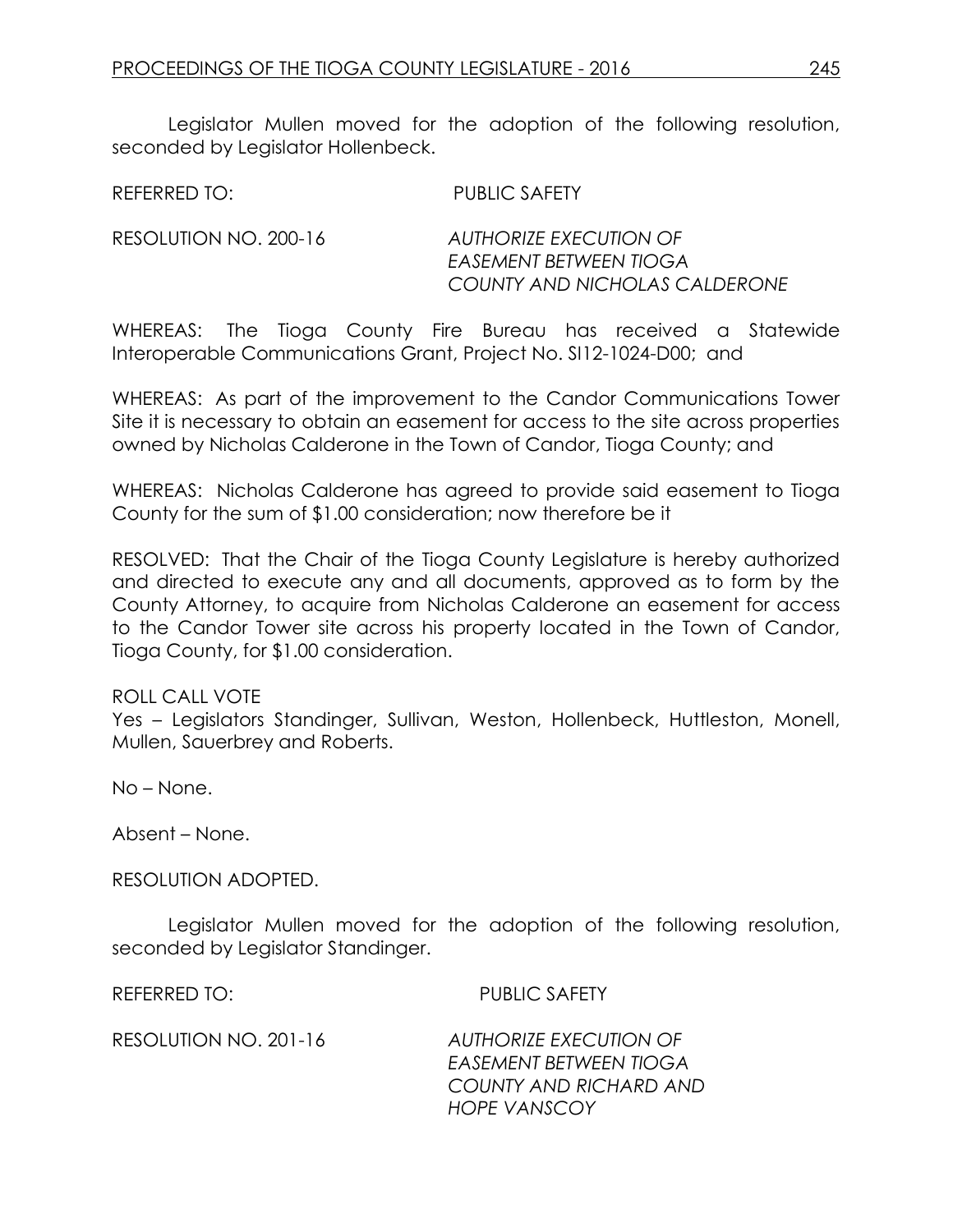246 PROCEEDINGS OF THE TIOGA COUNTY LEGISLATURE - 2016

WHEREAS: The Tioga County Fire Bureau has received a Statewide Interoperable Communications Grant, Project No. SI12-1024-D00; and

WHEREAS: As part of the improvement to the Candor Communications Tower Site it is necessary to obtain an easement for access to the site across properties owned by Richard and Hope VanScoy in the Town of Candor, Tioga County; and

WHEREAS: Richard and Hope VanScoy have agreed to provide said easement to Tioga County for the sum of \$1.00 consideration; now therefore be it

RESOLVED: That the Chair of the Tioga County Legislature is hereby authorized and directed to execute any and all documents, approved as to form by the County Attorney, to acquire from Richard and Hope VanScoy an easement for access to the Candor Tower site across their property located in the Town of Candor, Tioga County, for \$1.00 consideration.

## ROLL CALL VOTE

Yes – Legislators Standinger, Sullivan, Weston, Hollenbeck, Huttleston, Monell, Mullen, Sauerbrey and Roberts.

No – None.

Absent – None.

RESOLUTION ADOPTED.

Legislator Sullivan moved for the adoption of the following resolution, seconded by Legislator Hollenbeck.

| REFERRED TO:       | <b>PUBLIC SAFETY</b>                                                                                                  |
|--------------------|-----------------------------------------------------------------------------------------------------------------------|
| RESOLUTION NO. -16 | AUTHORIZE EXECUTION OF<br><b>AGREEMENT WITH RENSSELAER</b><br>COUNTY TO PIGGYBACK OFF<br><b>RENSSELAER COUNTY BID</b> |

WHEREAS: The Tioga County Fire Bureau has received a Statewide Interoperable Communications Grant, Project No. SI12-1024-D00; and

WHEREAS: Certain purchases of equipment are necessary to upgrade the communications towers; and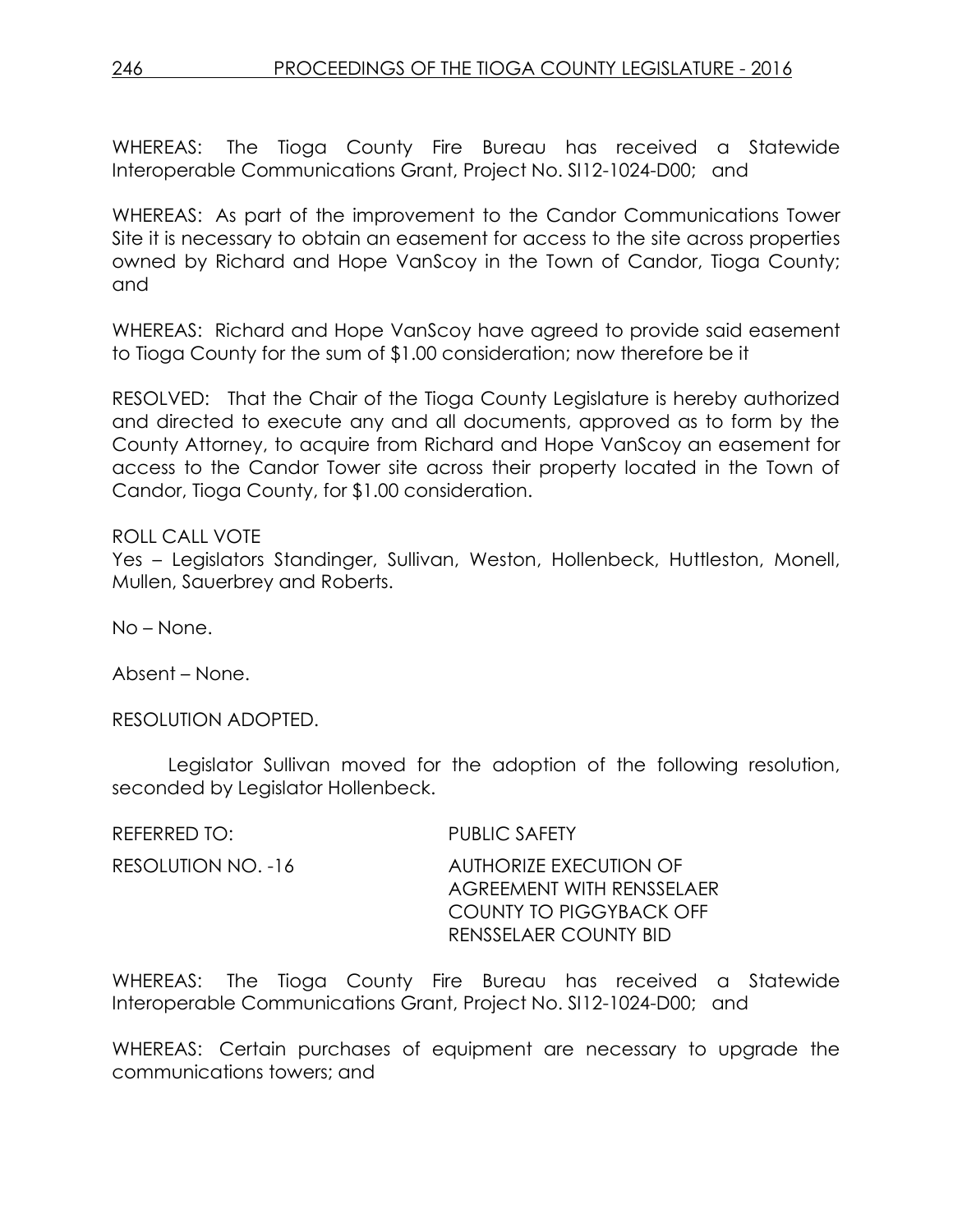WHEREAS: Rensselaer County has competitively bid much of the same equipment that Tioga County requires, and it appears to be both cost and time effective to purchase certain equipment off the Rensselaer County bid; and

WHEREAS: Such piggybacking is permitted under General Municipal Law 103 upon agreement by both counties; now therefore be it

RESOLVED: That the Chair of the Tioga County Legislature is authorized to execute an agreement with Rensselaer County, subject to approval as to form by the County Attorney, to authorize Tioga County Fire Bureau to purchase the following items of equipment from the Rensselaer County bid:

- 1. Emergency Power Generators for Communications: Rensselaer County RFB #15-37
- 2. Shelters for Communications Sites: Rensselaer County RFB #15-40
- 3. Communications Towers: Rensselaer County RFB #15-41

Legislator Monell made a motion to withdraw the above resolution, seconded by Legislator Sullivan.

ROLL CALL VOTE TO WITHDRAW

Yes – Legislators Standinger, Sullivan, Weston, Hollenbeck, Huttleston, Monell, Mullen, Sauerbrey and Roberts.

No – None.

Absent – None.

RESOLUTION TO WITHDRAW APPROVED.

Legislator Mullen moved for the adoption of the following resolution, seconded by Legislator Hollenbeck.

| REFERRED TO:          | <b>PUBLIC SAFETY</b>                                                         |
|-----------------------|------------------------------------------------------------------------------|
| RESOLUTION NO. 202-16 | AUTHORIZE ACQUISITION OF PROPERTY<br>FOR CANDOR COMMUNICATIONS<br>TOWER SITE |

WHEREAS: The Tioga County Fire Bureau has received a Statewide Interoperable Communications Grant, Project No. SI12-1024-D00 to improve the Communications Towers throughout Tioga County; and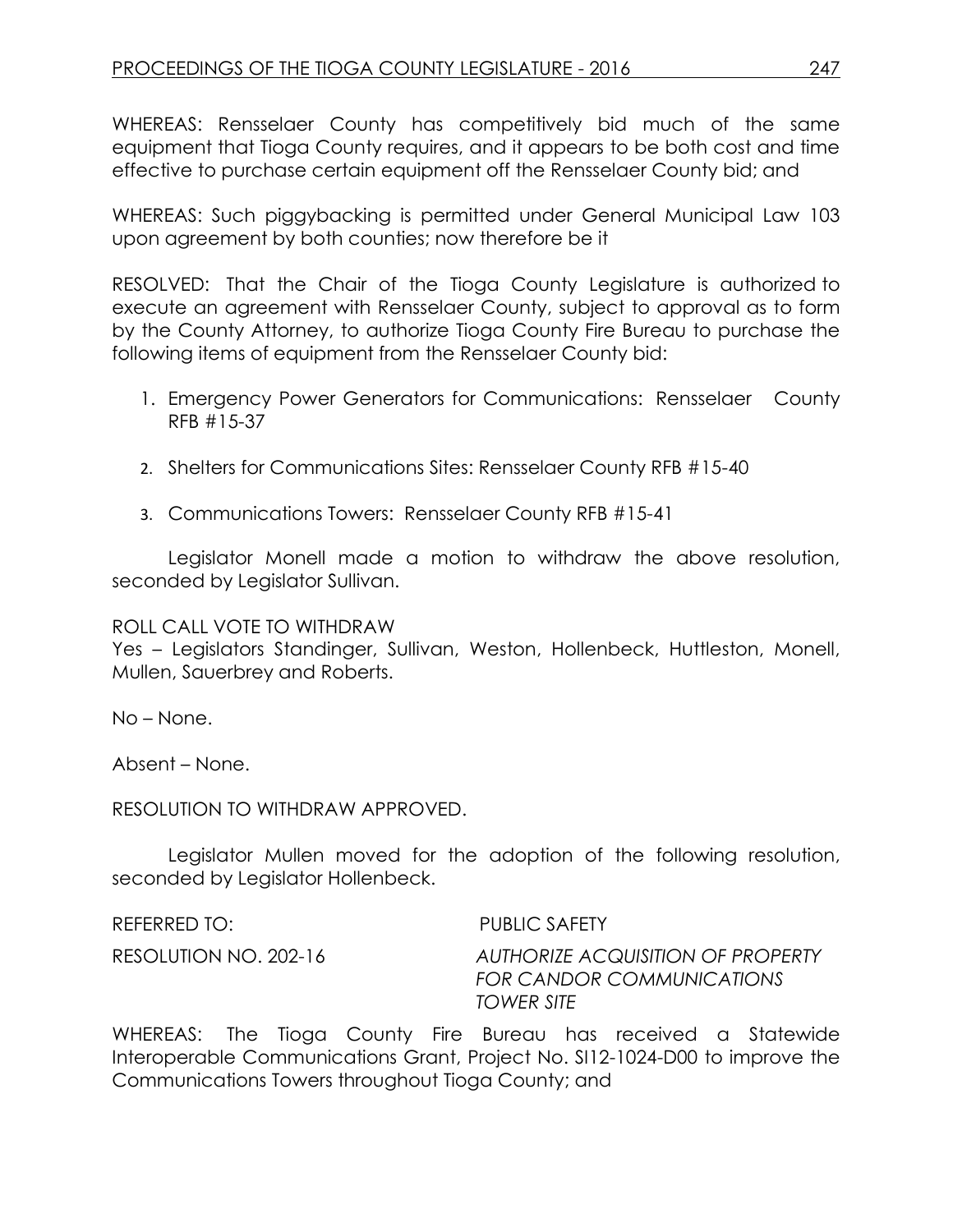WHEREAS: As part of the improvement to the Candor Communications Tower Site it is necessary, appropriate and for a lawful County purpose to acquire from the Candor Fire Company, Inc. a/k/a The Candor Fire Company, title in fee to the site upon which the Candor Communications Tower Facility will be located in the Town of Candor, Tioga County, together with the right of way for access to the Tower Site; therefore be it

RESOLVED: That the Chair of the Tioga County Legislature is hereby authorized and directed to execute any and all documents, approved as to form by the County Attorney, to acquire from The Candor Fire Company title in fee to the Candor Communications Tower site, together with the right of way for access, located in the Town of Candor, Tioga County, for \$1.00 consideration.

## ROLL CALL VOTE

Yes – Legislators Standinger, Sullivan, Weston, Hollenbeck, Huttleston, Monell, Mullen, Sauerbrey and Roberts.

No – None.

Absent – None.

RESOLUTION ADOPTED.

Legislator Standinger moved for the adoption of the following resolution, seconded by Legislator Sullivan.

REFERRED TO: HEALTH & HUMAN SERVICES COMMITTEE

RESOLUTION NO. 203–16 *APPOINT MEMBER TO YOUTH BOARD YOUTH BUREAU*

WHEREAS: The Tioga County Youth Board is organized as an advisory body to the Tioga County Youth Bureau; and

WHEREAS: The purpose of the Youth Board is to carry out the provision of Section 95 of the General Municipal Law of the State of New York and Resolution No. 140 of 1981 of the Tioga County Legislature; and

WHEREAS: The Tioga County Youth Board Bylaws provides for representatives to the Youth Board be appointed by the County Legislature; and

WHEREAS: The County Legislature previously appointed members to the Youth Board under Resolution No. 133-16 and vacancies exist; now therefore be it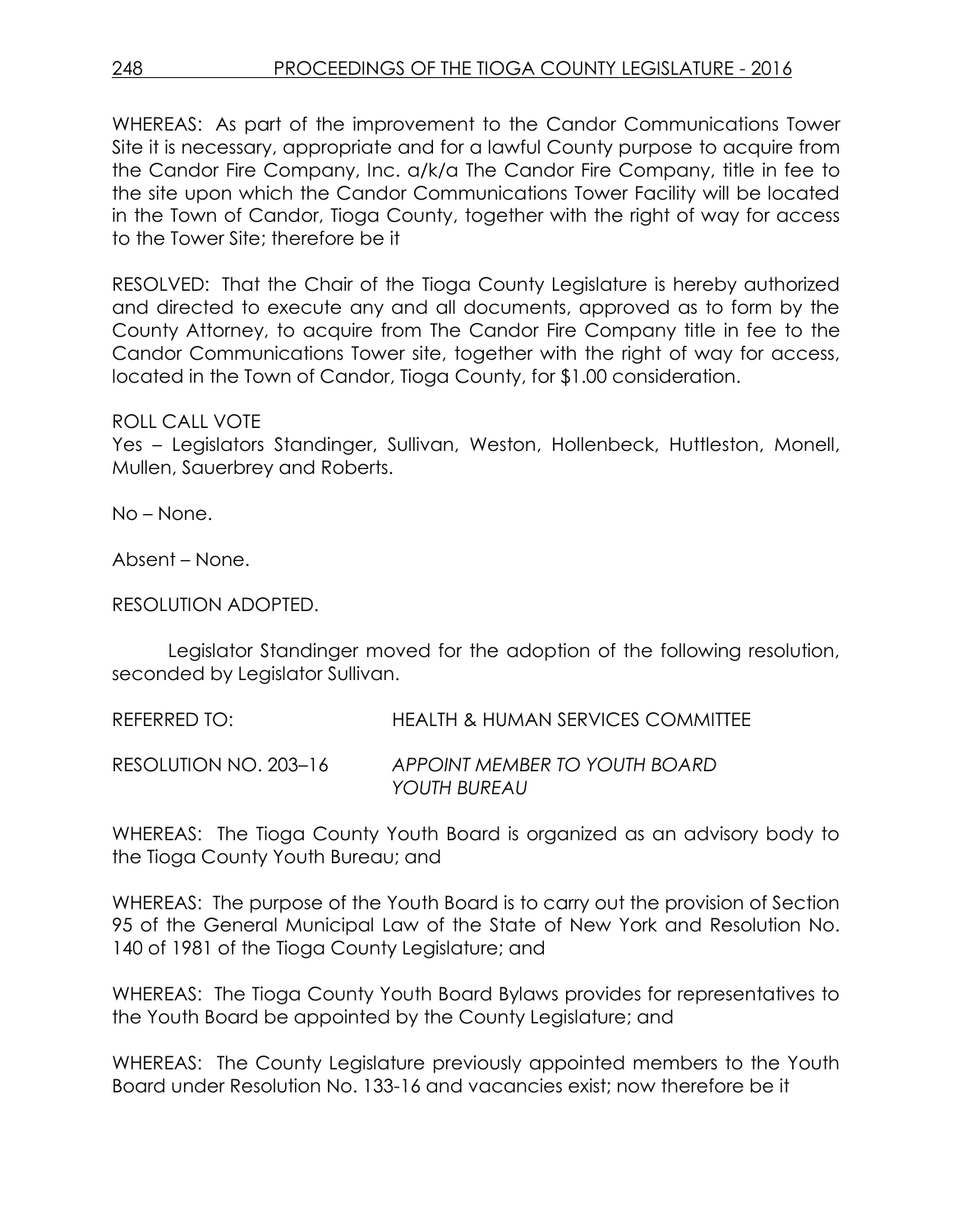RESOLVED: That the following listed representative be appointed as a member of the Tioga County Youth Board with the corresponding term of office consistent with the requirement of staggered rotation and to complete the unexpired term of the incumbent being replaced.

Tiffani Ruffle (Replacing Barbara Crannell) 10/01/16-12/31/17

TERM

ROLL CALL VOTE

Yes – Legislators Standinger, Sullivan, Weston, Hollenbeck, Huttleston, Monell, Mullen, Sauerbrey and Roberts.

No – None.

Absent – None.

RESOLUTION ADOPTED.

Legislator Hollenbeck moved for the adoption of the following resolution, seconded by Legislator Mullen.

REFERRED TO: PERSONNEL COMMITTEE

RESOLUTION NO. 204-16 *AMEND COUNTY POLICY 44: NON-UNION BENEFITS*

WHEREAS: New Fair Labor Standards Act (FLSA) regulations take effect December 1, 2016 which will pertain to salaried non-union employees; and

WHEREAS: The new regulations establish a salary threshold of \$47,476 for determining overtime/comp time eligibility for hours worked over 40 in any work week; and

WHEREAS: The County has decided non-union employees earning less than \$47,476 shall only be eligible to earn comp time (as allowed for by the FLSA) and not be paid for hours in excess of 40 per week; and

WHEREAS: County Policy 44 currently indicates that all non-union staff are "ineligible for overtime and comp time"; therefore be it

RESOLVED: That County Policy 44, Section 1, first paragraph be amended to read as follows: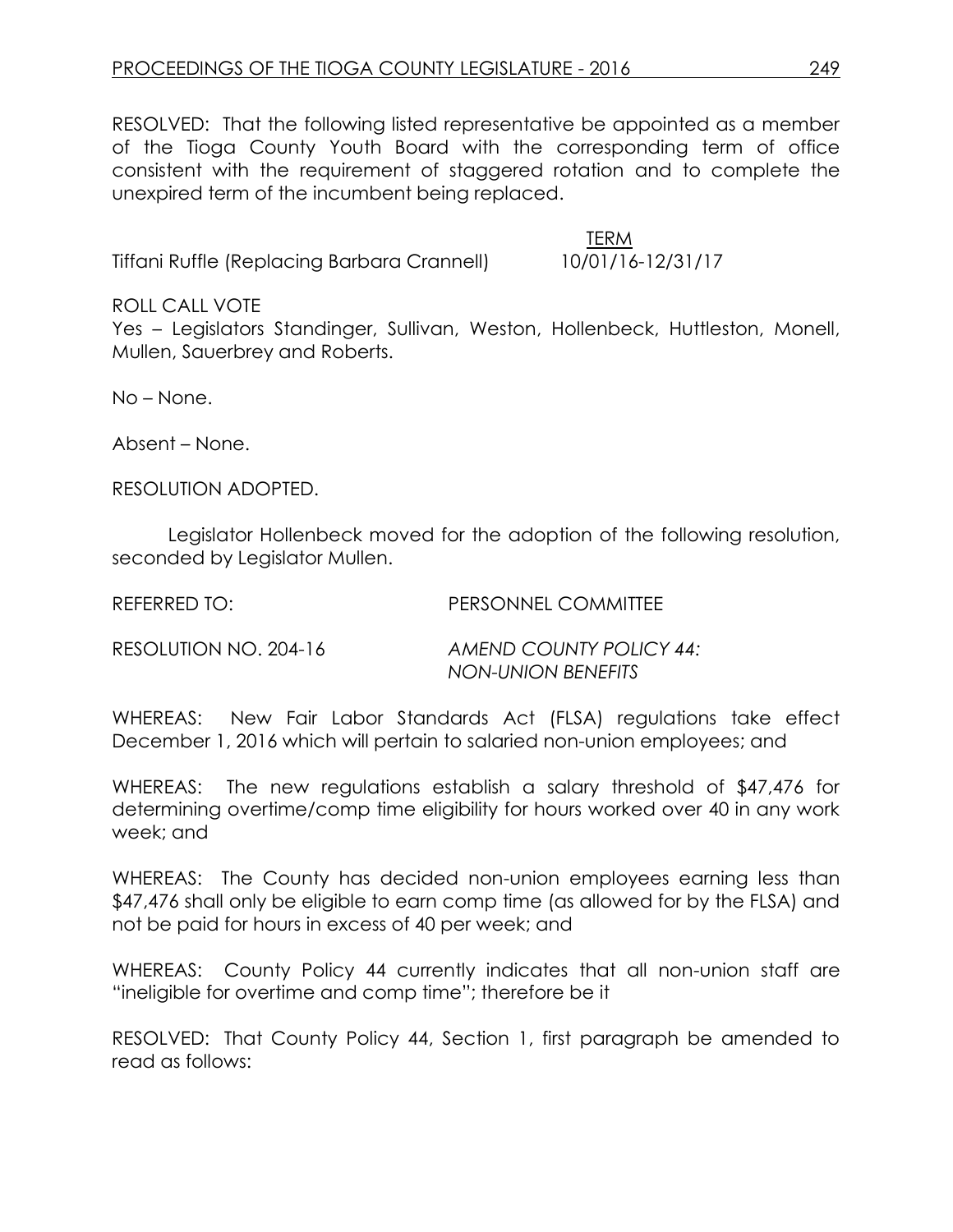"In accordance with the Fair Labor Standards Act (FLSA), nonunion employees earning less than the minimum salary threshold shall be eligible for comp time at a rate of time and a half for any hours worked over 40 in a given work week (Saturday–Friday); these employees are considered Non-Exempt. Non-Exempt non-union employees are not eligible to be compensated for comp time. Exempt non-union employees are salaried and ineligible for overtime or comp time; the expectation is Exempt employees will work the number of hours necessary to get their jobs done."

and be it further

RESOLVED: That a new paragraph two shall be added and read as follows:

"Salary ranges are reviewed annually to determine if adjustment is necessary. Individual salaries will be reviewed as needed."

and be it further

RESOLVED: That the remainder of Policy 44 shall remain in full force and effect.

# ROLL CALL VOTE

Yes – Legislators Standinger, Sullivan, Weston, Hollenbeck, Huttleston, Monell, Mullen, Sauerbrey and Roberts.

No – None.

Absent – None.

## RESOLUTION ADOPTED.

Legislator Hollenbeck moved for the adoption of the following resolution, seconded by Legislator Standinger.

REFERRED TO: PERSONNEL COMMITTEE

RESOLUTION NO. 205-16 *AUTHORIZE PURCHASE OF SPECIFIC EXCESS AND EMPLOYERS' LIABILITY INSURANCE FOR WORKERS' COMPENSATION PROGRAM*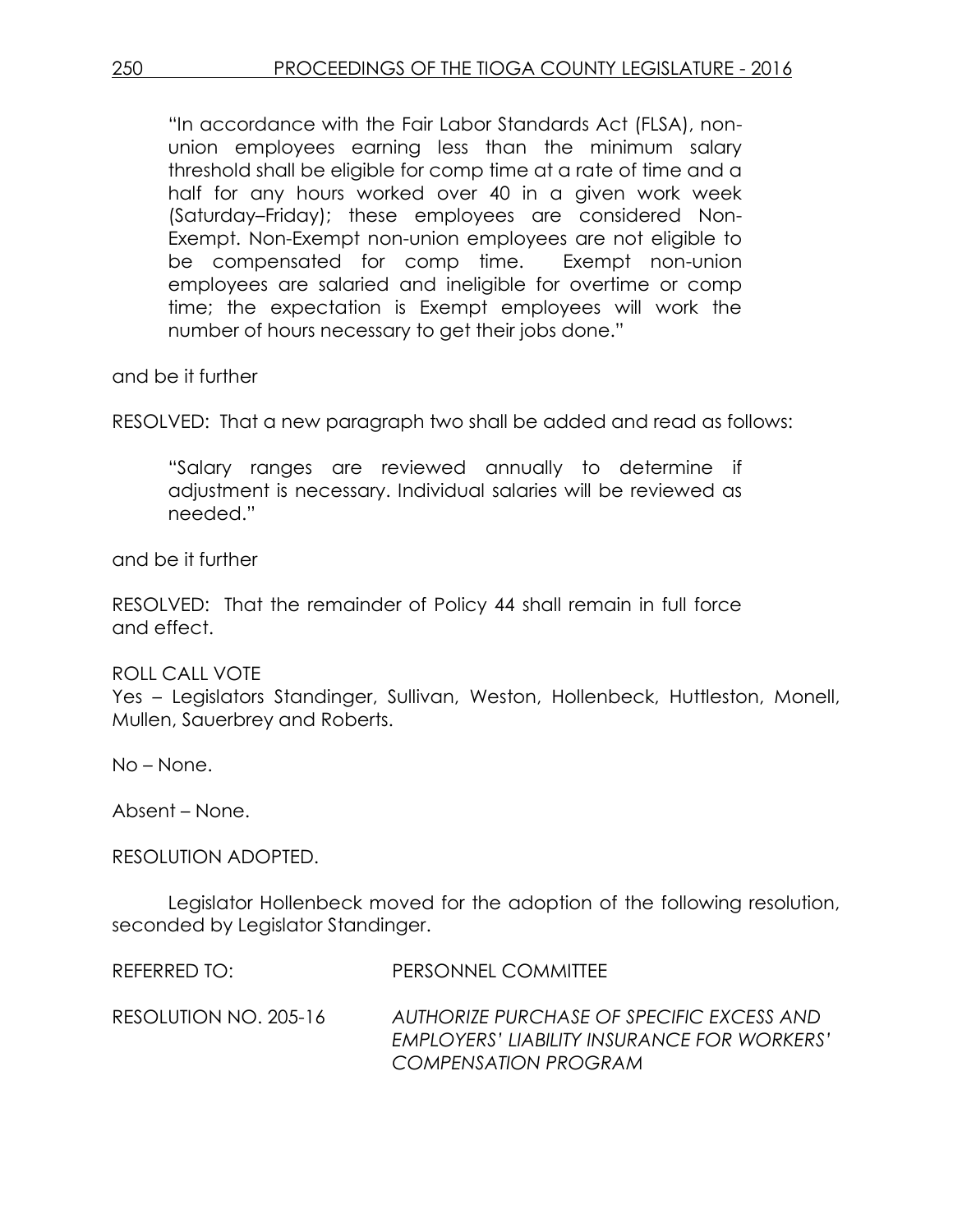WHEREAS: The Tioga County Self-Insurance Plan's excess insurance policy and employers' liability insurance policy expire December 31, 2016; and

WHEREAS: The Tioga County Self-Insurance Plan by-laws allow the committee to purchase excess or catastrophic insurance; and

WHEREAS: The continuance of both excess and employers' liability insurance policies help to limit exposure to the Tioga County Self-Insurance Plan; therefore be it

RESOLVED: That the Tioga County Legislature authorizes the Chair of the Legislature to purchase specific excess insurance and employers' liability insurance, subject to review by the County Attorney, from an A- Rated or better insurance company for the period of January 1, 2017 through December 31, 2017 to be paid for out of the 2017 Tioga County Self-Insurance budget.

ROLL CALL VOTE

Yes – Legislators Standinger, Sullivan, Weston, Hollenbeck, Huttleston, Monell, Mullen, Sauerbrey and Roberts.

No – None.

Absent – None.

RESOLUTION ADOPTED.

Legislator Hollenbeck moved for the adoption of the following resolution, seconded by Legislator Standinger.

REFERRED TO: PERSONNEL COMMITTEE

RESOLUTION NO. 206-16 *CONTRACT WITH LIFETIME BENEFIT SOLUTIONS, INC. TO ADMINISTER FLEXIBLE SPENDING AND HEALTH REIMBURSEMENT ACCOUNT PROGRAMS*

WHEREAS: Tioga County currently uses the services of Lifetime Benefit Solutions, Inc. to administer Tioga County's flexible-spending and health reimbursement account programs; and

WHEREAS: Lifetime Benefit Solutions, Inc. has submitted a new contract to continue administering said programs and conduct all required compliance testing services; and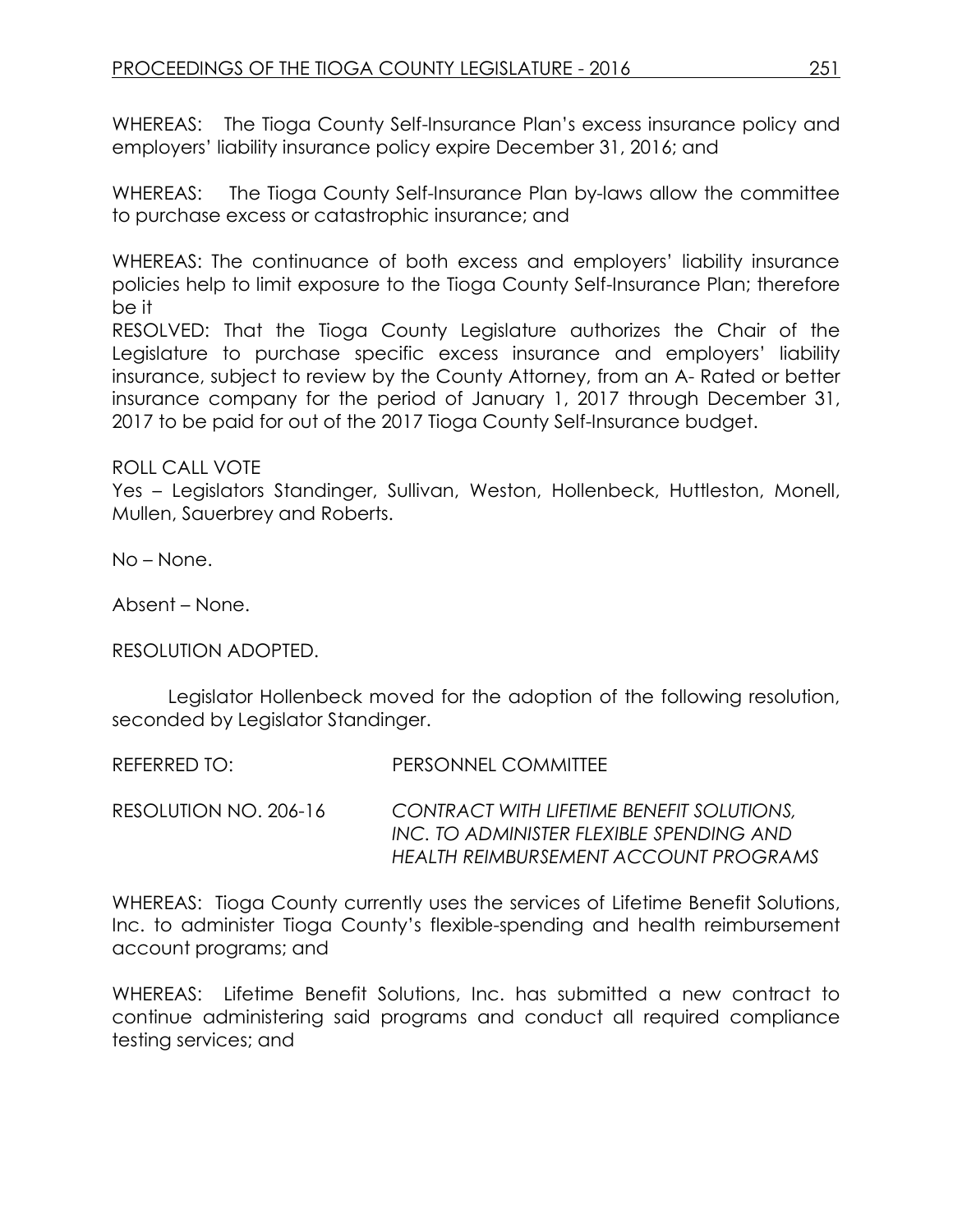WHEREAS: The administration cost will be \$4.45 per participant per month for any employees enrolled in the flexible spending and \$4.45 per participant per month for any employees enrolled in the health reimbursement account; and

WHEREAS: The Flexible-Spending program is a negotiated benefit for all Tioga County unionized employees; and

WHEREAS: The Health Reimbursement Account is a negotiated benefit for CSEA union employees; and

WHEREAS: Both the employees and the County can save tax dollars on money channeled through the flexible spending program; therefore be it

RESOLVED: That the Tioga County Legislature authorizes the Chair of the Legislature to enter into a contract with Lifetime Benefit Solutions, Inc., subject to review by the County Attorney, for the services stated above for the period of January 1, 2017 through December 31, 2017; and be it further

RESOLVED: That Tioga County will continue with the flexible spending card for the period of January 1, 2017 through December 31, 2017.

# ROLL CALL VOTE

Yes – Legislators Standinger, Sullivan, Weston, Hollenbeck, Huttleston, Monell, Mullen, Sauerbrey and Roberts.

No – None.

Absent – None.

RESOLUTION ADOPTED.

Legislator Hollenbeck moved for the adoption of the following resolution, seconded by Legislator Standinger.

| REFERRED TO: I        | PERSONNEL COMMITTEE                                                                        |
|-----------------------|--------------------------------------------------------------------------------------------|
| RESOLUTION NO. 207-16 | AUTHORIZE CONTRACT WITH POMCO<br><b>FOR WORKERS'</b><br><b>COMPENSATION ADMINISTRATION</b> |

WHEREAS: The Tioga County Self-Insurance Plan has been using the services of POMCO, a third-party administrator for our workers' compensation program, since January 1, 2003; and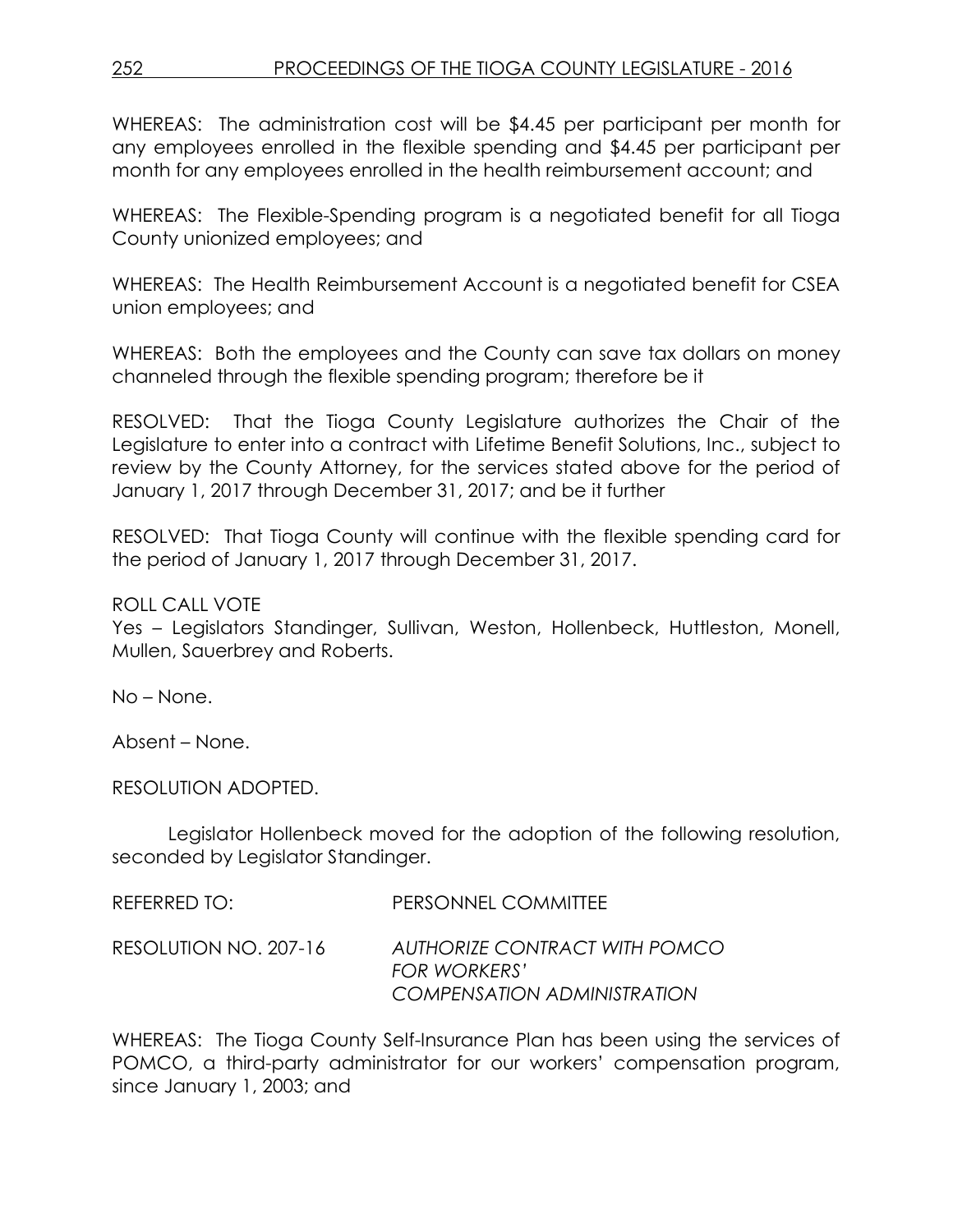WHEREAS: POMCO representatives have a dedicated in-house team of supervisors, claims adjusters, case managers, and medical bill auditors that work together to provide effective proactive management on all workers' compensation claims; and

WHEREAS: POMCO communicates with all representatives of the Tioga County Self-Insurance Plan to ensure that cases are handled as desired by the selfinsured employer; and

WHEREAS: POMCO actively works to recoup any medical savings or recover any funds under New York State Workers' Compensation Law on our workers' compensation cases; and

WHEREAS: POMCO has submitted a five year contract, 2017 through 2021, keeping their service fees flat for the five year period with an optional two oneyear renewals; and

WHEREAS: The Council of Governments approved at their September 2016 meeting to continue the workers' compensation third-party administrator services with POMCO; therefore be it

RESOLVED: That the Tioga County Legislature authorizes the Chair of the Legislature to enter into a five year contract with POMCO, subject to review by the County Attorney, to be our third party administrator for the Tioga County Self Insurance Plan, for the period of January 1, 2017 through December 31, 2021 at a flat per year plan administration, claim handling, and reporting cost of \$19,775.00 for 2017 through 2021.

# ROLL CALL VOTE

Yes – Legislators Standinger, Sullivan, Weston, Hollenbeck, Huttleston, Monell, Mullen, Sauerbrey and Roberts.

No – None.

Absent – None.

RESOLUTION ADOPTED.

Legislator Standinger moved for the adoption of the following resolution, seconded by Legislator Mullen.

REFERRED TO: HEALTH & HUMAN SERVICES **COMMITTEE** PERSONNEL COMMITTEE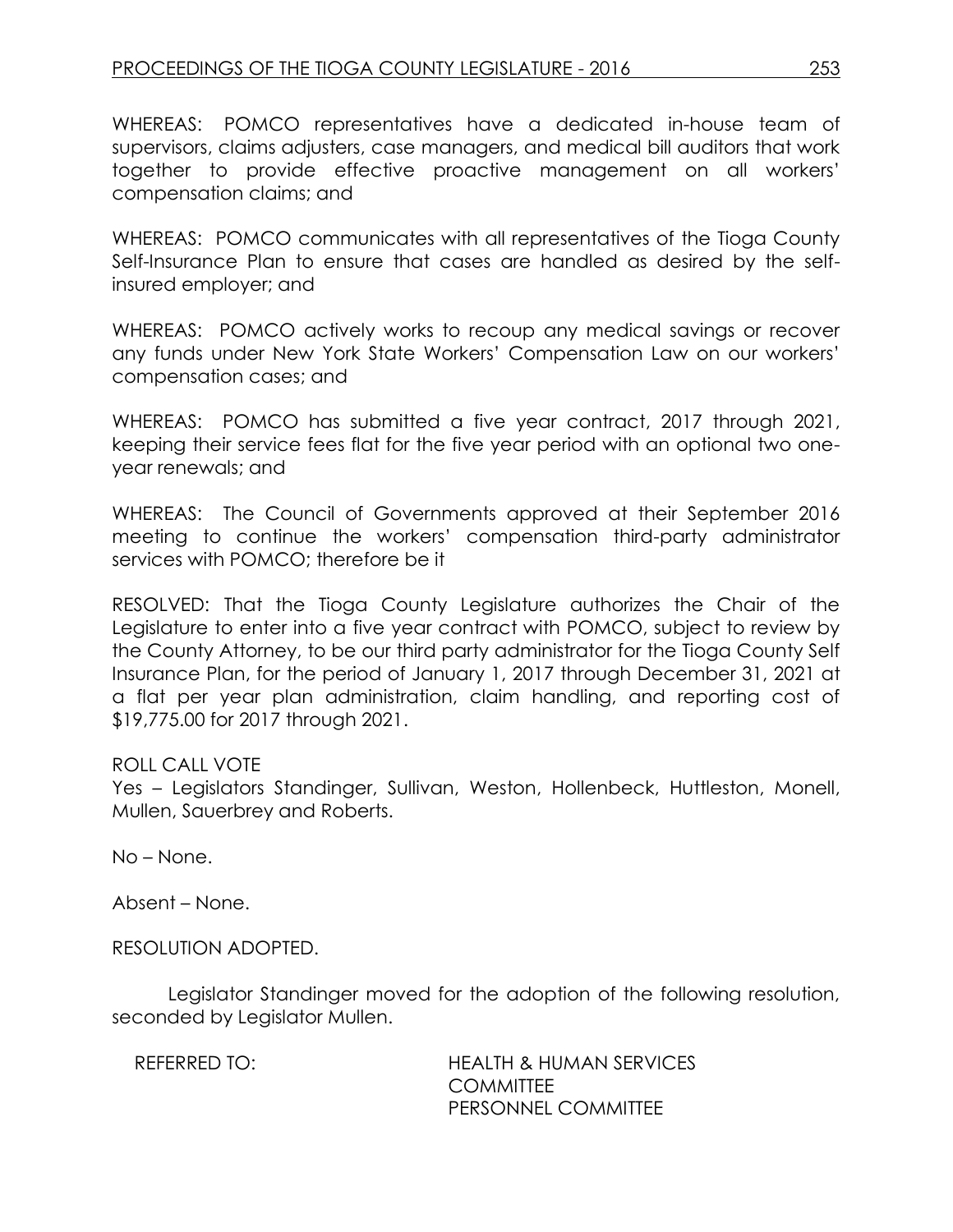RESOLUTION NO. 208-16 *ABOLISH ONE (1) FULL-TIME SENIOR DATA ENTRY MACHINE OPERATOR POSITION AND CREATE ONE (1) FULL-TIME SENIOR ACCOUNT CLERK-TYPIST POSITION DEPARTMENT OF SOCIAL SERVICES* 

WHEREAS: Legislative approval is required for the abolishment and creation of any new position within Tioga County; and

WHEREAS: A Senior Data Entry Machine Operator position, CSEA salary grade V (\$26,713-\$27,413) has been vacant within the Department of Social Services since June 24, 2016; and

WHEREAS: Upon review of departmental needs, it has been determined that said vacancy would be better utilized if it was abolished and a Senior Account Clerk-Typist position, CSEA salary grade V (\$26,713-\$27,413) was created; therefore be it

RESOLVED: That the vacant full-time Senior Data Entry Machine Operator position shall be abolished and a full-time Senior Account Clerk-Typist position shall be created effective October 12, 2016; and be it further

RESOLVED: That the Senior Account Clerk-Typist position shall be filled according to County Policy regarding new hires.

# ROLL CALL VOTE

Yes – Legislators Standinger, Sullivan, Weston, Hollenbeck, Huttleston, Monell, Mullen, Sauerbrey and Roberts.

No – None.

Absent – None.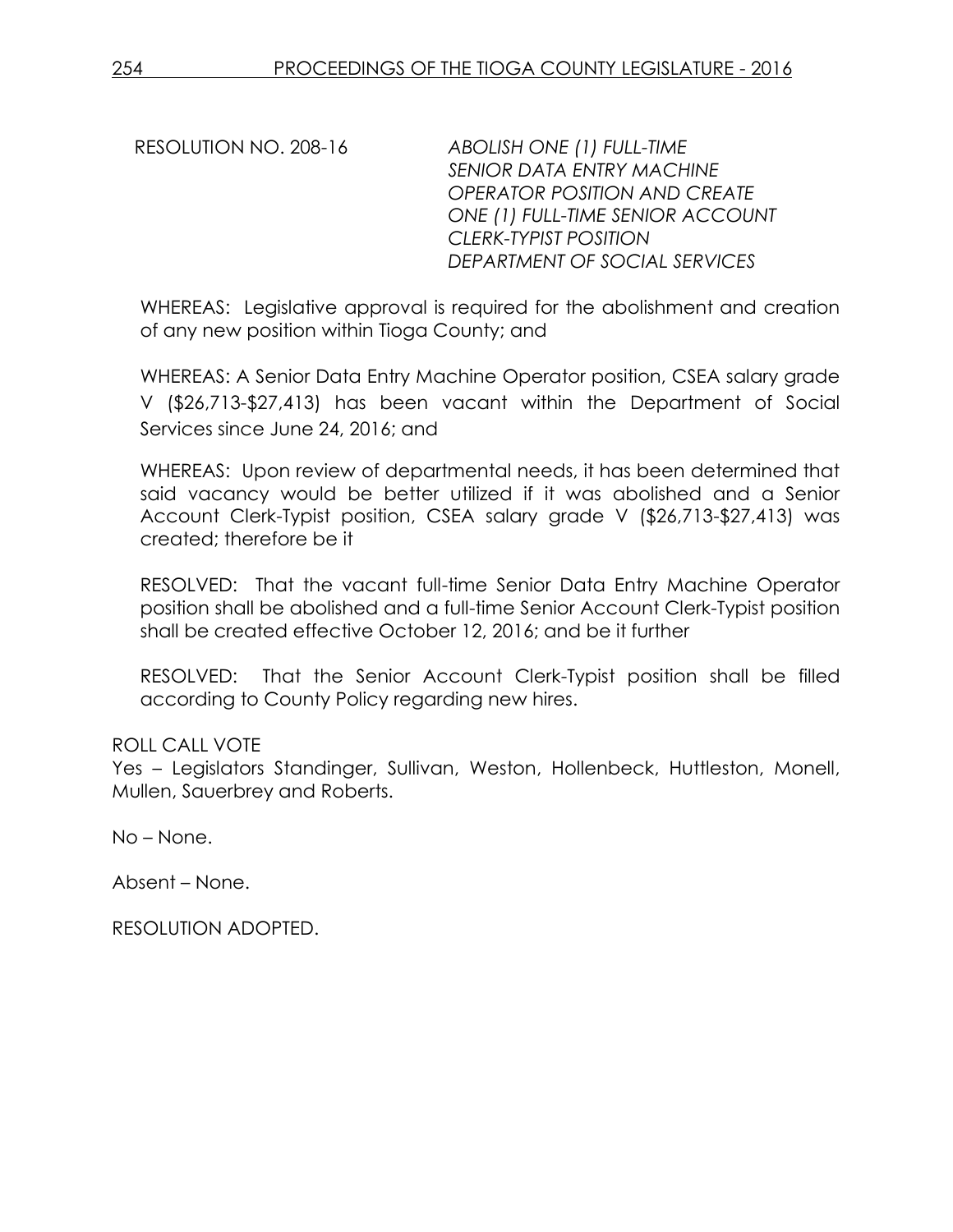Legislator Huttleston moved for the adoption of the following resolution, seconded by Legislator Mullen.

| REFERRED TO:          | <b>LEGISLATIVE WORKSESSION</b>                                                                 |
|-----------------------|------------------------------------------------------------------------------------------------|
| RESOLUTION NO. 209-16 | AUTHORIZE APPOINTMENT OF<br>DIRECTOR OF VETERANS SERVICE<br>AGENCY<br><b>VETERANS SERVICES</b> |

WHEREAS: Legislative approval is required for any appointment to a nonunion position within Tioga County; and

WHEREAS: On August 31, 2016, the Director of Veterans Service Agency resigned and since that time the county has been actively recruiting to backfill said vacancy; and

WHEREAS: A qualified candidate has been identified and is able to accept appointment; therefore be it

RESOLVED: That John Holton, Sr. is appointed to the title of Director of Veterans Service Agency on a part-time basis at an annual, non-union salary of \$14,316.00 effective October 17, 2016; and be it further

RESOLVED: In accordance with Policy 44, Mr. Holton shall not receive a salary increase on January 1, 2017, and instead will be evaluated within six (6) months in order to determine a salary increase at that time.

# ROLL CALL VOTE

Yes – Legislators Standinger, Sullivan, Weston, Hollenbeck, Huttleston, Monell, Mullen, Sauerbrey and Roberts.

No – None.

Absent – None.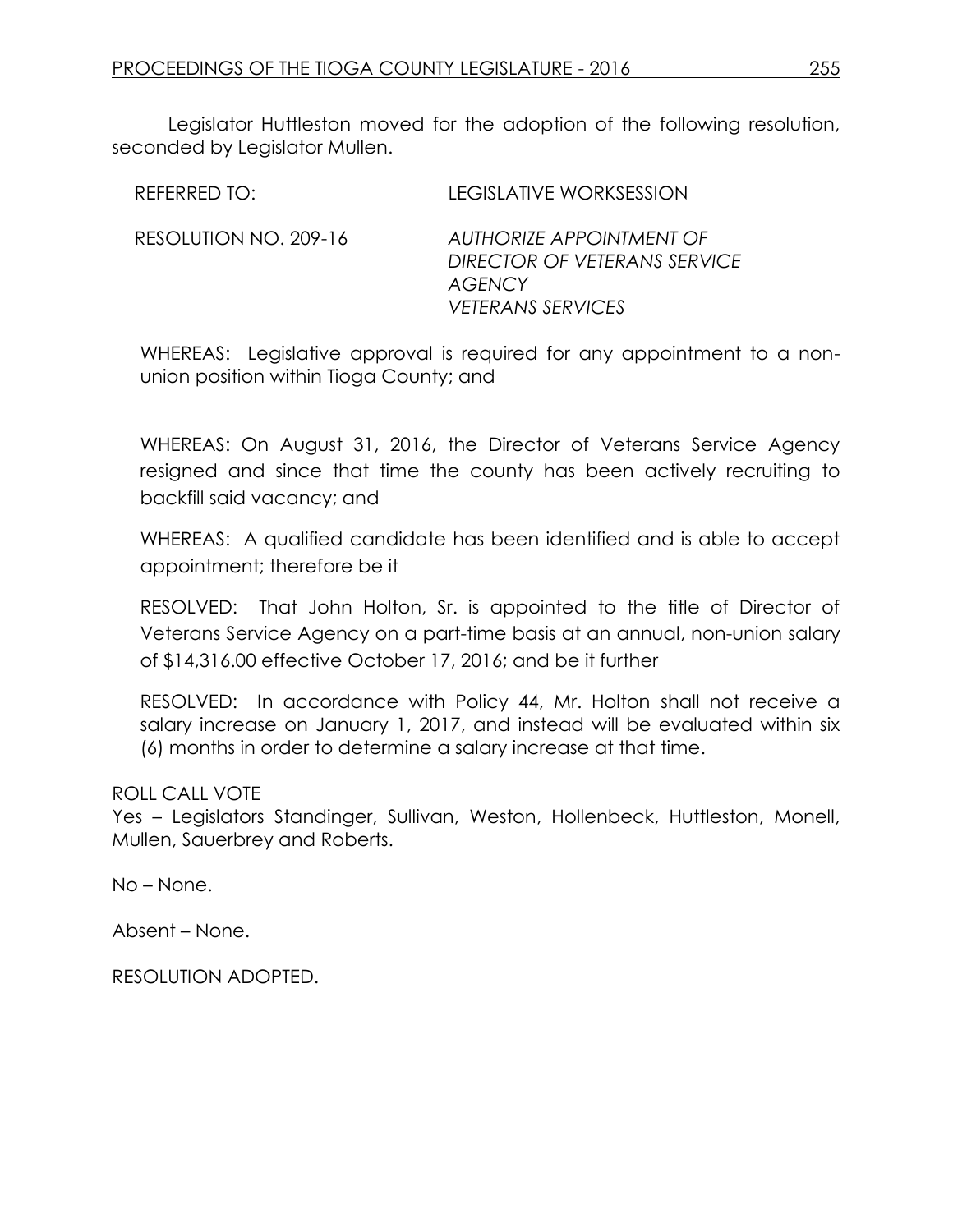Legislator Standinger moved for the adoption of the following resolution, seconded by Legislator Sullivan.

| REFERRED TO:          | <b>HEALTH &amp; HUMAN SERVICES COMMITTEE</b><br>PERSONNEL COMMITTEE |
|-----------------------|---------------------------------------------------------------------|
| RESOLUTION NO. 210-16 | AMEND RESOLUTION 163-16<br>DEPARTMENT OF SOCIAL SERVICES            |

WHEREAS: Legislative approval has been given per Resolution # 163-16 to create and fill Seasonal HEAP positions; and

WHEREAS: Said resolution authorized two full-time Social Welfare Examiners and one full-time Typist (Seasonal) positions will be authorized from October 17, 2016 through January 31, 2017; and

WHEREAS: Upon review of the departmental needs associated with the HEAP Program, Social Services is requesting a change in the positions as follows for the time period of October 17, 2016 through January 31, 2017:

One, full-time, Social Welfare Examiner for the period October 17, 2016 through January 31, 2017, at the starting salary of \$14.09 per hour, and

Two, full-time, Typists (Seasonal) for the period, October 17, 2016 through January 31, 2017, at the starting salary of \$11.69 per hour; therefore be it

RESOLVED: That Resolution 163-16 is amended to reflect that one, full-time Social Welfare Examiner and two, full-time Typists (Seasonal) shall be authorized for employment from October 17, 2016 through January 31, 2017 and that the remainder of Resolution 163-16 shall remain in full force and effect.

# ROLL CALL VOTE

Yes – Legislators Standinger, Sullivan, Weston, Hollenbeck, Huttleston, Monell, Mullen, Sauerbrey and Roberts.

No – None.

Absent – None.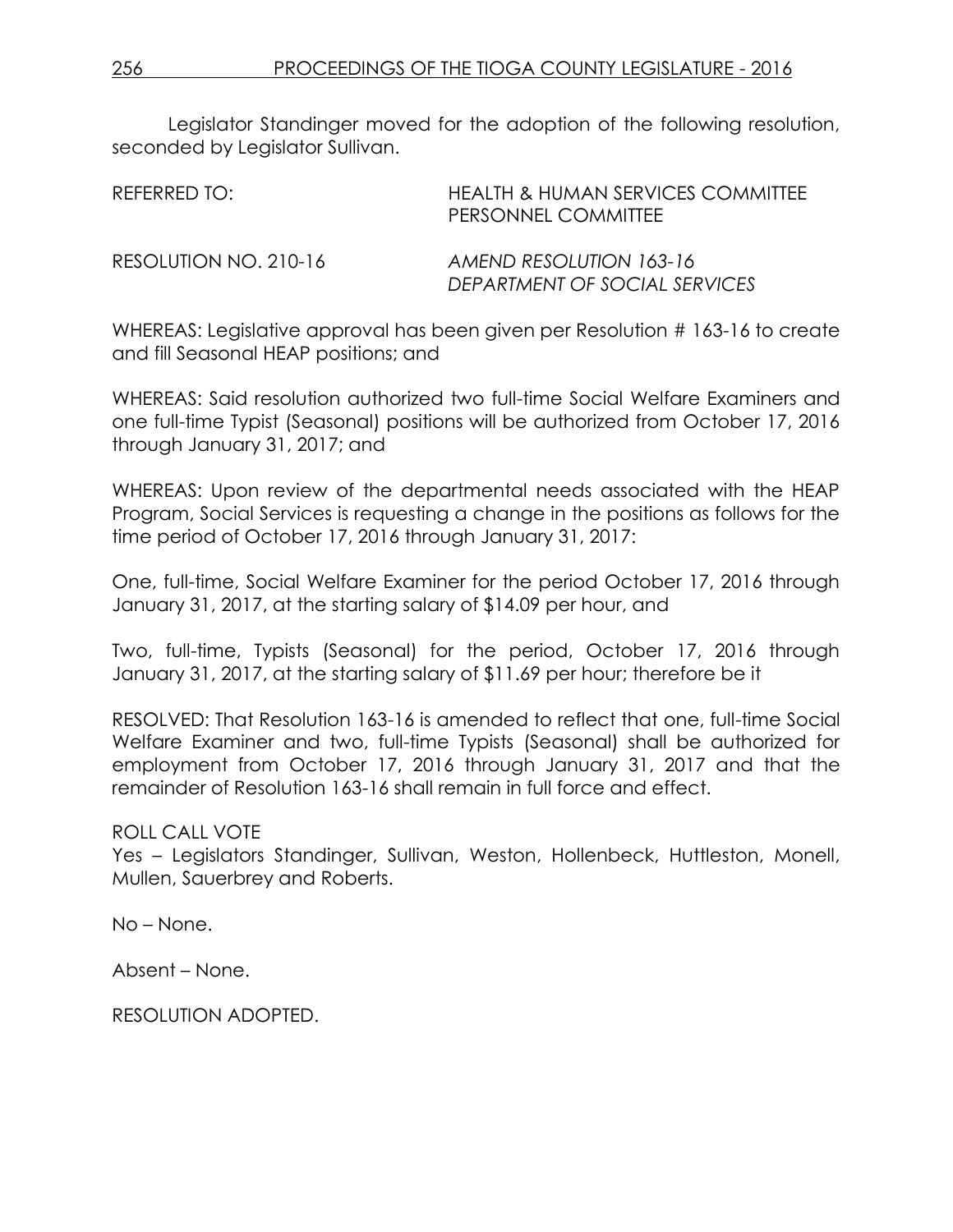Legislator Standinger moved for the adoption of the following resolution, seconded by Legislator Sullivan.

| REFERRED TO:          | <b>HEALTH &amp; HUMAN SERVICES COMMITTEE</b><br>PERSONNEL COMMITTEE                                                             |
|-----------------------|---------------------------------------------------------------------------------------------------------------------------------|
| RESOLUTION NO. 211-16 | AUTHORIZE RECLASSIFICATION OF ONE (1) FULL-<br>TIME VACANCY TO THREE (3) PART-TIME<br><b>POSITIONS</b><br><b>MENTAL HYGIENE</b> |

WHEREAS: Legislative approval is required to reclassify positions within Tioga County; and

WHEREAS: Due to an announced retirement, a full-time Records Management Clerk position (CSEA SG VI \$28,826-\$29,526) will become vacant within the Mental Hygiene Department effective October 29, 2016; and

WHEREAS: To better meet the needs of the department, the Director of Community Services has determined that said vacancy would provide greater efficiencies if it was restructured into three (3) part-time positions, all of which were classified as Account Clerk-Typists (\$12.37/hour); and

WHEREAS: The net savings of such a reclassification would be \$37,903 based on salary and fringe of the employee vacating the position; therefore be it

RESOLVED: That the one (1) vacant position of Records Management Clerk in the Mental Hygiene Department shall be reclassified into three (3), part-time Account Clerk-Typist (PT) positions at an hourly rate of \$12.37, effective October 31, 2016; and be it further

RESOLVED: That the 2016 headcount figures for Mental Hygiene shall change from 31 to 30 for full-time and from 0 to 3 for part-time.

# ROLL CALL VOTE

Yes – Legislators Standinger, Sullivan, Weston, Hollenbeck, Huttleston, Monell, Mullen, Sauerbrey and Roberts.

No – None.

Absent – None.